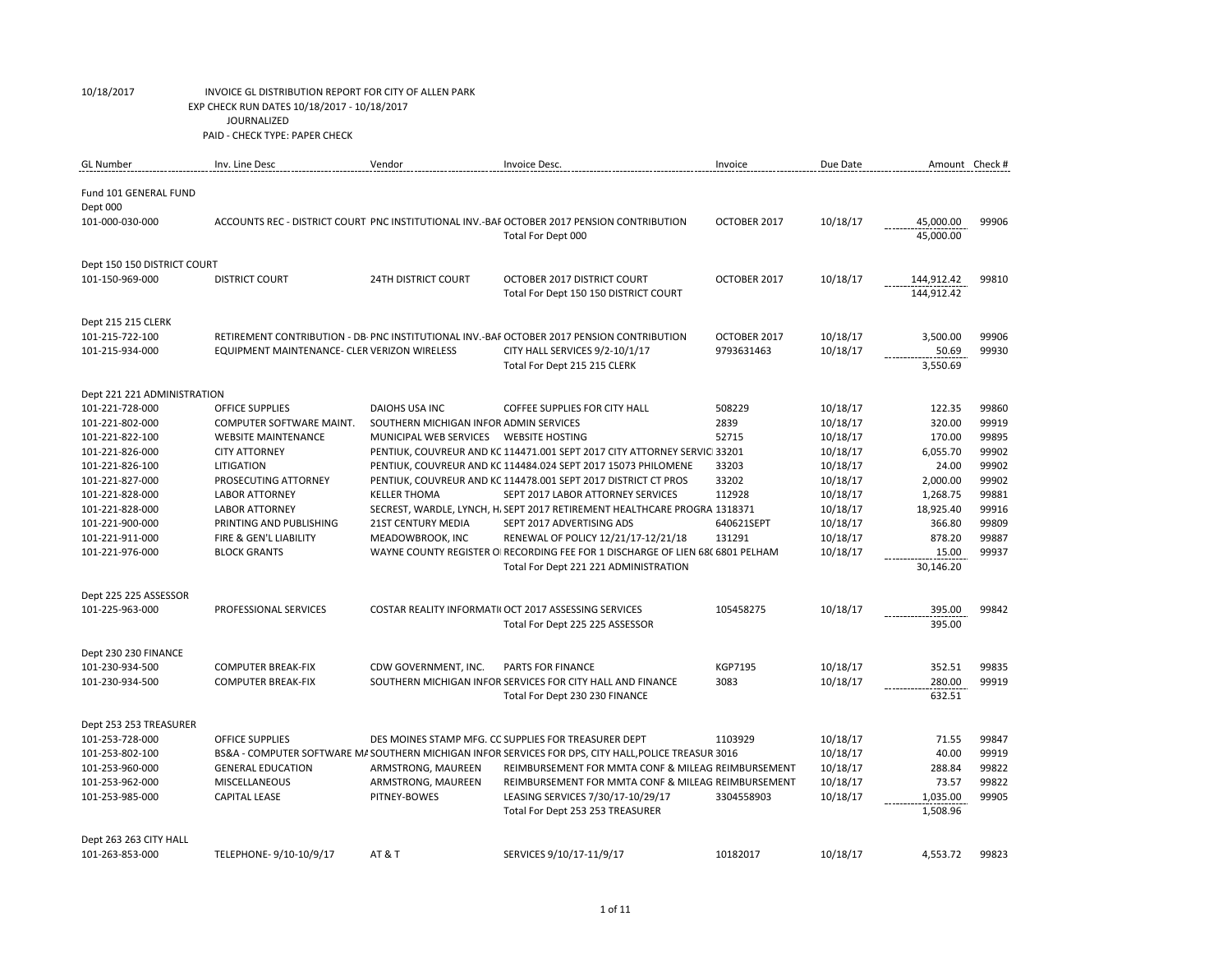| <b>GL Number</b>               | Inv. Line Desc                                 | Vendor                                          | Invoice Desc.                                                                             | Invoice          | Due Date | Amount    | Check # |
|--------------------------------|------------------------------------------------|-------------------------------------------------|-------------------------------------------------------------------------------------------|------------------|----------|-----------|---------|
| 101-263-853-000                | TELEPHONE 10/10-11/9/17                        | <b>AT &amp; T</b>                               | SERVICES 9/10/17-11/9/17                                                                  | 10182017         | 10/18/17 | 4,554.86  | 99823   |
| 101-263-853-000                | TELEPHONE ADD'TL LADJ                          | AT & T                                          | SERVICES 9/10/17-11/9/17                                                                  | 10182017         | 10/18/17 | 230.25    | 99823   |
| 101-263-931-000                | <b>BUILDING MAINTENANCE</b>                    |                                                 | KENCO FIRE EQUIPMENT, INC ANNUAL INSPECTION FIRE EXTINGUISHERS                            | 170929-1         | 10/18/17 | 77.75     | 99882   |
| 101-263-934-500                | <b>COMPUTER BREAK-FIX</b>                      |                                                 | SOUTHERN MICHIGAN INFOR SERVICES FOR DPS, CITY HALL, POLICE TREASUR 3016                  |                  | 10/18/17 | 2,400.00  | 99919   |
| 101-263-934-500                | <b>COMPUTER BREAK-FIX</b>                      | SOUTHERN MICHIGAN INFOR SERVICES FOR CITY HALL  |                                                                                           | 3034             | 10/18/17 | 2,080.00  | 99919   |
| 101-263-934-500                | <b>COMPUTER BREAK-FIX</b>                      |                                                 | SOUTHERN MICHIGAN INFOR SERVICES FOR POLICE AND CITY HALL                                 | 3066             | 10/18/17 | 2,440.00  | 99919   |
| 101-263-934-500                | <b>COMPUTER BREAK-FIX</b>                      |                                                 | SOUTHERN MICHIGAN INFOR SERVICES FOR CITY HALL AND FINANCE                                | 3083             | 10/18/17 | 2,240.00  | 99919   |
|                                |                                                |                                                 | Total For Dept 263 263 CITY HALL                                                          |                  |          | 18,576.58 |         |
| Dept 305 305 POLICE DEPARTMENT |                                                |                                                 |                                                                                           |                  |          |           |         |
| 101-305-722-100                |                                                |                                                 | RETIREMENT CONTRIBUTION - DB-PNC INSTITUTIONAL INV.-BAF OCTOBER 2017 PENSION CONTRIBUTION | OCTOBER 2017     | 10/18/17 | 72,246.00 | 99906   |
| 101-305-729-000                | <b>K-9 SUPPLIES</b>                            | PET SUPPLIES PLUS                               | <b>K-9 SUPPLIES</b>                                                                       | 24885            | 10/18/17 | 57.34     | 99903   |
| 101-305-757-000                | <b>OPERATING SUPPLIES</b>                      | ALBRIGHT, WAYNE                                 | REIMBURSEMENT FOR OPERATING SUPPLIES                                                      | REIMBURSEMENT    | 10/18/17 | 45.51     | 99818   |
| 101-305-757-000                | <b>OPERATING SUPPLIES</b>                      | <b>IBM CORPORATION</b>                          | AS/400 ALERT 6/29/17-9/28/17                                                              | 9709558          | 10/18/17 | 150.00    | 99875   |
| 101-305-761-000                | PRISONER BOARD                                 | <b>CITY OF DEARBORN</b>                         | PRISONER BOARD 9/1/17-9/30/17                                                             | 0000044790       | 10/18/17 | 1,266.00  | 99837   |
| 101-305-761-000                | PRISONER BOARD                                 | WAYNE COUNTY - ACCTS. REC 8/17 PRISONER HOUSING |                                                                                           | 292146           | 10/18/17 | 3,080.00  | 99935   |
| 101-305-805-000                | <b>VEHICLE TOWING</b>                          | <b>CITY TOWING</b>                              | 9/16/17-9/30/17 TOWING 65 VEH AND 19 PER 9/16/17-9/30/17                                  |                  | 10/18/17 | 10,105.00 | 99838   |
| 101-305-931-000                | <b>BUILDING MAINTENANCE</b>                    | ADVANTAGE PEST CONTROL SEPT 2017 PEST CONTROL   |                                                                                           | <b>SEPT 2017</b> | 10/18/17 | 300.00    | 99817   |
| 101-305-931-000                | <b>BUILDING MAINTENANCE</b>                    |                                                 | KENCO FIRE EQUIPMENT, INC ANNUAL INSPECTION FIRE EXTINGUISHERS                            | 170929-1         | 10/18/17 | 77.75     | 99882   |
| 101-305-934-500                | <b>COMPUTER BREAK-FIX</b>                      |                                                 | SOUTHERN MICHIGAN INFOR COMPUTER SERVICES POLICE DEPT                                     | 3086             | 10/18/17 | 80.00     | 99919   |
| 101-305-934-500                | <b>COMPUTER BREAK-FIX</b>                      |                                                 | SOUTHERN MICHIGAN INFOR SERVICES FOR DPS, CITY HALL, POLICE TREASUR 3016                  |                  | 10/18/17 | 480.00    | 99919   |
| 101-305-934-500                | <b>COMPUTER BREAK-FIX</b>                      |                                                 | SOUTHERN MICHIGAN INFOR SERVICES FOR POLICE AND CITY HALL                                 | 3066             | 10/18/17 | 200.00    | 99919   |
| 101-305-939-000                | <b>VEHICLE MAINTENANCE</b>                     | CLASSIC AUTO WASH INC.                          | SEPT 2017 VEHICLE SERVICES                                                                | 1725             | 10/18/17 | 261.30    | 99839   |
| 101-305-958-000                | <b>MEMBERSHIP &amp; DUES</b>                   | <b>NASRO</b>                                    | MEMBERSHIP RENEWAL SRO MADRIGAL                                                           | RENEWAL          | 10/18/17 | 40.00     | 99897   |
| 101-305-960-000                | <b>EDUCATION &amp; TRAINING</b>                | <b>JABLONSKI ERIK</b>                           | REIMBURSEMENT FOR TRAINING EXSPENSES                                                      | REIMBURSEMENT    | 10/18/17 | 6.58      | 99877   |
| 101-305-960-000                | <b>EDUCATION &amp; TRAINING</b>                | LAZUKA, STEPHEN                                 | REIMBURSEMENT FOR TRAINING EXPENSES                                                       | REIMBURSEMENT    | 10/18/17 | 9.00      | 99884   |
| 101-305-960-000                | <b>EDUCATION &amp; TRAINING</b>                | SODEN, JAMES                                    | REIMBURSEMENT TRAINING EXPENSES                                                           | REIMBURSEMENT    | 10/18/17 | 36.64     | 99922   |
| 101-305-960-000                | <b>EDUCATION &amp; TRAINING</b>                | WAGONER, JASON                                  | REIMBURSEMENT RELATED TO TRAINING                                                         | REIMBURSEMENT    | 10/18/17 | 5.55      | 99945   |
|                                |                                                |                                                 | Total For Dept 305 305 POLICE DEPARTMENT                                                  |                  |          | 88,446.67 |         |
| Dept 340 340 FIRE DEPARTMENT   |                                                |                                                 |                                                                                           |                  |          |           |         |
| 101-340-722-100                |                                                |                                                 | RETIREMENT CONTRIBUTION - DB PNC INSTITUTIONAL INV.-BAF OCTOBER 2017 PENSION CONTRIBUTION | OCTOBER 2017     | 10/18/17 | 56,497.00 | 99906   |
| 101-340-757-000                | <b>OPERATING SUPPLIES</b>                      | <b>GREAT LAKES ACE HARDWAR SUPPLIES</b>         |                                                                                           | 2378/416         | 10/18/17 | 246.95    | 99812   |
| 101-340-757-000                | <b>OPERATING SUPPLIES</b>                      | LOWE'S                                          | SEPT 2017 SUPPLIES VARIOUS DEPT                                                           | 99006314951SEPT  | 10/18/17 | 91.65     | 99886   |
| 101-340-757-000                | <b>OPERATING SUPPLIES</b>                      | LOWE'S                                          | SEPT 2017 SUPPLIES VARIOUS DEPT                                                           | 99006314951SEPT  | 10/18/17 | (62.99)   | 99886   |
| 101-340-757-000                | <b>OPERATING SUPPLIES</b>                      | NETWORK SERVICES COMPAI SUPPLIES FOR FIRE DEPT  |                                                                                           | 6482364-00       | 10/18/17 | 362.82    | 99899   |
| 101-340-757-000                | <b>OPERATING SUPPLIES</b>                      | NETWORK SERVICES COMPAI OPERATING SUPPLIES      |                                                                                           | 6479091-01       | 10/18/17 | 128.42    | 99899   |
| 101-340-757-500                | <b>RESCUE SUPPLIES</b>                         |                                                 | BAKER'S GAS & WELDING SUI OXYGEN CYLINDER RENTAL FIRE DEPT                                | 09171035         | 10/18/17 | 58.21     | 99825   |
| 101-340-757-500                | <b>RESCUE SUPPLIES</b>                         | J & B MEDICAL SUPPLY, INC. RESCUE SUPPLIES      |                                                                                           | 3951274          | 10/18/17 | 1,297.65  | 99876   |
| 101-340-757-500                | <b>RESCUE SUPPLIES</b>                         | J & B MEDICAL SUPPLY, INC. RESCUE SUPPLIES      |                                                                                           | 3963348          | 10/18/17 | 325.44    | 99876   |
| 101-340-768-000                | <b>UNIFORMS</b>                                |                                                 | FIRE SERVICE MANAGEMENT GEAR REPAIR & CLEANING FIRE EQUIPMENT                             | 17550            | 10/18/17 | 3,706.25  | 99861   |
| 101-340-805-000                | AMBULANCE BILLING                              | TOCHMAN, RICHARD H                              | REFUND ON OVERPMT OF EMS SERVICES                                                         | <b>REFUND</b>    | 10/18/17 | 14.27     | 99927   |
| 101-340-853-000                | TELEPHONE- EDWARD CANN                         | <b>VERIZON WIRELESS</b>                         | CITY HALL SERVICES 9/2-10/1/17                                                            | 9793631463       | 10/18/17 | 50.13     | 99930   |
| 101-340-853-000                | TELEPHONE- DOUGLAS LAFOND                      | <b>VERIZON WIRELESS</b>                         | CITY HALL SERVICES 9/2-10/1/17                                                            | 9793631463       | 10/18/17 | 50.13     | 99930   |
| 101-340-853-000                | TELEPHONE- FD ON CALL                          | <b>VERIZON WIRELESS</b>                         | CITY HALL SERVICES 9/2-10/1/17                                                            | 9793631463       | 10/18/17 | 50.23     | 99930   |
| 101-340-920-000                | UTILITIES- 6730 ROOSEVELT - BG-2 CONSTELLATION |                                                 | JULY 2017 6730 ROOSEVELT #2 CREDIT ON ACC 2133139                                         |                  | 10/18/17 | (159.86)  | 99840   |
| 101-340-920-000                | UTILITIES- 6730 ROOSEVELT- BG-2 CONSTELLATION  |                                                 | JULY 2017 SERVICES 6730 ROOSEVELT #1 CRED 2133145                                         |                  | 10/18/17 | 5.09      | 99840   |
| 101-340-920-000                | UTILITIES- 6730 ROOSEVELT                      | <b>DTE ENERGY</b>                               | ELECTRIC SERVICES 9/1/17-10/2/17                                                          | 10182017         | 10/18/17 | 1.890.16  | 99855   |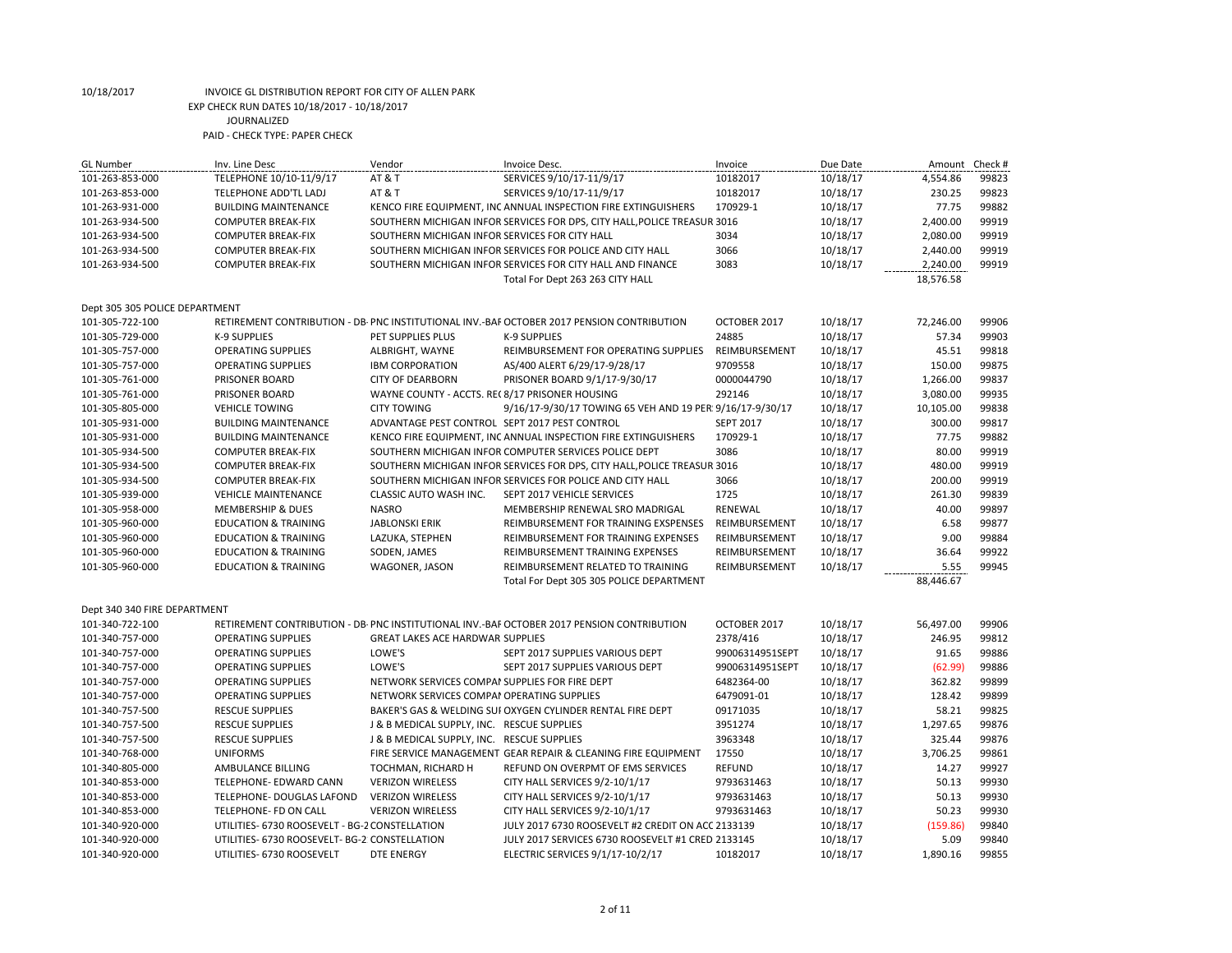| 101-340-931-000<br><b>GREAT LAKES ACE HARDWAR SUPPLIES</b><br>2407/416<br>10/18/17<br>12.34<br>99812<br><b>BUILDING MAINTENANCE</b><br>2408/416<br>7.21<br>99812<br>101-340-931-000<br><b>BUILDING MAINTENANCE</b><br><b>GREAT LAKES ACE HARDWAR SUPPLIES</b><br>10/18/17<br>177447<br>120.00<br>99862<br>101-340-931-000<br><b>BUILDING MAINTENANCE</b><br>FIRE SYSTEMS OF MICHIGAN, BLDG MNT FIRE DEPT<br>10/18/17<br>99864<br>101-340-931-000<br><b>BUILDING MAINTENANCE</b><br>GEE & MISSLER HEATING & A BUILDING MNT FIRE DEPT<br>45932<br>10/18/17<br>400.00<br>LOWE'S<br>286.80<br>99886<br>101-340-931-000<br><b>BUILDING MAINTENANCE</b><br>SEPT 2017 SUPPLIES VARIOUS DEPT<br>99006314951SEPT<br>10/18/17<br>ROSE PEST SOLUTIONS<br>10/18/17<br>50.00<br>99911<br>101-340-931-000<br><b>BUILDING MAINTENANCE</b><br>BLDG MNT FOR FIRE DEPT<br>10490470<br>80.00<br>99919<br>SOUTHERN MICHIGAN INFOR COMPUTER SERVICES FIRE DEPT<br>3085<br>10/18/17<br>101-340-934-500<br><b>COMPUTER BREAK-FIX</b><br>18.91<br>99825<br>101-340-939-000<br><b>VEHICLE MAINTENANCE</b><br>BAKER'S GAS & WELDING SUFSEPT 2017 CYLINDER RENTAL<br>09171150<br>10/18/17<br>99844<br>352.62<br>101-340-939-000<br><b>VEHICLE MAINTENANCE</b><br>CUMMINS BRIDGEWAY, LLC. PM CONTRACT MNT FIRE/DPS<br>006-51014<br>10/18/17<br>705.16<br>99865<br><b>GLENDALE AUTO VALUE</b><br>359-132114<br>10/18/17<br>101-340-939-000<br><b>VEHICLE MAINTENANCE</b><br>PARTS FOR 2015 FORD F350<br>28.44<br>99886<br><b>VEHICLE MAINTENANCE</b><br>LOWE'S<br>SEPT 2017 SUPPLIES VARIOUS DEPT<br>99006314951SEPT<br>10/18/17<br>101-340-939-000<br>170.00<br>99907<br>101-340-939-000<br><b>VEHICLE MAINTENANCE</b><br>R & R FIRE TRUCK REPAIR<br><b>VEHICLE MNT</b><br>51716<br>10/18/17<br>99907<br><b>VEHICLE MAINTENANCE</b><br>R & R FIRE TRUCK REPAIR<br>VEHICLE MNT FIRE DEPT<br>51717<br>10/18/17<br>230.00<br>101-340-939-000<br>99907<br>101-340-939-000<br>R & R FIRE TRUCK REPAIR<br><b>VEHICLE MNT FIRE DEPT</b><br>51718<br>10/18/17<br>170.00<br><b>VEHICLE MAINTENANCE</b><br>74761754<br>69.87<br>99914<br>101-340-939-000<br><b>VEHICLE MAINTENANCE</b><br>SAFETY-KLEEN<br><b>SUPPLIES</b><br>10/18/17<br>99917<br>WILLIAM F. SELL & SON<br><b>PARTS</b><br>270493<br>10/18/17<br>5.84<br>101-340-939-000<br><b>VEHICLE MAINTENANCE</b><br>99928<br>TREDROC TIRE ALLEN PARK 7: VEHICLE MNT FIRE DEPT<br>7360015781<br>10/18/17<br>68.00<br>101-340-939-000<br><b>VEHICLE MAINTENANCE</b><br>WESTERN WAYNE FIRE DEPT REGISTRATION FOR ANNUAL WW/D3 HOLIDAY 627<br>50.00<br>99918<br>101-340-958-000<br><b>MEMBERSHIP &amp; DUES</b><br>10/18/17<br>99832<br>REIMBURSEMENT FOR FIRE PREVENTION SUPP REIMBURSEMENT<br>32.10<br>101-340-961-000<br><b>FIRE PREVENTION</b><br>CANN, ED<br>10/18/17<br>99924<br><b>SYMON RENTAL</b><br>34665<br>10/18/17<br>150.00<br>101-340-961-000<br><b>FIRE PREVENTION</b><br><b>FIRE PREVENTION SUPPLIES</b><br>67,558.84<br>Total For Dept 340 340 FIRE DEPARTMENT<br>Dept 445 445 DEPARTMENT OF PUBLIC SERVICE<br>101-445-722-100<br>RETIREMENT CONTRIBUTION - DB-PNC INSTITUTIONAL INV.-BAF OCTOBER 2017 PENSION CONTRIBUTION<br>OCTOBER 2017<br>10/18/17<br>18,237.00<br>99906<br>0111257<br>99909<br>101-445-751-000<br><b>GASOLINE</b><br><b>RKA PETROLEUM</b><br><b>GASOLINE E-10</b><br>10/18/17<br>9,538.77<br><b>OPERATING SUPPLIES</b><br><b>GREAT LAKES ACE HARDWAR SUPPLIES</b><br>2380/416<br>10/18/17<br>4.74<br>99812<br>101-445-757-000<br>99812<br><b>OPERATING SUPPLIES</b><br><b>GREAT LAKES ACE HARDWAR SUPPLIES</b><br>2402/416<br>10/18/17<br>4.74<br>101-445-757-000<br>95.95<br>99846<br>101-445-757-000<br><b>OPERATING SUPPLIES</b><br>D & L GARDEN CENTER, INC. SUPPLIES<br>92127<br>10/18/17<br>10/18/17<br>544.74<br>99865<br>101-445-757-000<br><b>OPERATING SUPPLIES</b><br><b>GLENDALE AUTO VALUE</b><br><b>PARTS</b><br>359-130256<br><b>PARTS</b><br>63.49<br>99865<br><b>OPERATING SUPPLIES</b><br><b>GLENDALE AUTO VALUE</b><br>359-130791<br>10/18/17<br>101-445-757-000<br>LOWE'S<br>183.50<br>99886<br>101-445-757-000<br><b>OPERATING SUPPLIES</b><br>SEPT 2017 SUPPLIES VARIOUS DEPT<br>99006314951SEPT<br>10/18/17<br>99886<br>LOWE'S<br>99006314951SEPT<br>26.52<br>101-445-757-000<br><b>OPERATING SUPPLIES</b><br>SEPT 2017 SUPPLIES VARIOUS DEPT<br>10/18/17<br>508.25<br>99870<br><b>UNIFORMS</b><br><b>GRAPHICWEAR</b><br>SAFETY GREEN TSHIRTS FOR DPS, GARAGE & W. 26218<br>10/18/17<br>101-445-768-000<br>50.69<br>99930<br><b>TELEPHONE-GARAGE</b><br><b>VERIZON WIRELESS</b><br>CITY HALL SERVICES 9/2-10/1/17<br>9793631463<br>10/18/17<br>101-445-853-000<br><b>DTE ENERGY</b><br>20.45<br>99855<br>101-445-920-000<br>UTILITIES-10777 PELHAM<br>ELECTRIC SERVICES 9/1/17-10/2/17<br>10182017<br>10/18/17<br>99855<br>UTILITIES-16860 SOUTHFIELD<br>ELECTRIC SERVICES 9/1/17-10/2/17<br>10182017<br>10/18/17<br>661.12<br>101-445-920-000<br><b>DTE ENERGY</b><br>99855<br>101-445-920-000<br>UTILITIES- 6450 ALLEN RD<br><b>DTE ENERGY</b><br>ELECTRIC SERVICES 9/1/17-10/2/17<br>10182017<br>10/18/17<br>14.14<br>70.07<br>99858<br>101-445-920-000<br>UTILITIES GARAGE APT R<br><b>DTE ENERGY</b><br>GAS SERVICES 9/7/17-10/4/17<br>10182017<br>10/18/17<br>99855<br>STREET LIGHTING- 16430 ECORSE DTE ENERGY<br>ELECTRIC SERVICES 9/1/17-10/2/17<br>10182017<br>10/18/17<br>141.31<br>101-445-926-000<br>99857<br>STREETLIGHTS 9/1/17-9/30/17<br>10182017<br>10/18/17<br>178.35<br>101-445-926-000<br>STREET LIGHTING- 15501 PHILOMI DTE ENERGY<br>STREET LIGHTING- 15702 GARFIEL DTE ENERGY | <b>GL Number</b> | Inv. Line Desc | Vendor | Invoice Desc.               | Invoice  | Due Date | Amount | Check # |
|----------------------------------------------------------------------------------------------------------------------------------------------------------------------------------------------------------------------------------------------------------------------------------------------------------------------------------------------------------------------------------------------------------------------------------------------------------------------------------------------------------------------------------------------------------------------------------------------------------------------------------------------------------------------------------------------------------------------------------------------------------------------------------------------------------------------------------------------------------------------------------------------------------------------------------------------------------------------------------------------------------------------------------------------------------------------------------------------------------------------------------------------------------------------------------------------------------------------------------------------------------------------------------------------------------------------------------------------------------------------------------------------------------------------------------------------------------------------------------------------------------------------------------------------------------------------------------------------------------------------------------------------------------------------------------------------------------------------------------------------------------------------------------------------------------------------------------------------------------------------------------------------------------------------------------------------------------------------------------------------------------------------------------------------------------------------------------------------------------------------------------------------------------------------------------------------------------------------------------------------------------------------------------------------------------------------------------------------------------------------------------------------------------------------------------------------------------------------------------------------------------------------------------------------------------------------------------------------------------------------------------------------------------------------------------------------------------------------------------------------------------------------------------------------------------------------------------------------------------------------------------------------------------------------------------------------------------------------------------------------------------------------------------------------------------------------------------------------------------------------------------------------------------------------------------------------------------------------------------------------------------------------------------------------------------------------------------------------------------------------------------------------------------------------------------------------------------------------------------------------------------------------------------------------------------------------------------------------------------------------------------------------------------------------------------------------------------------------------------------------------------------------------------------------------------------------------------------------------------------------------------------------------------------------------------------------------------------------------------------------------------------------------------------------------------------------------------------------------------------------------------------------------------------------------------------------------------------------------------------------------------------------------------------------------------------------------------------------------------------------------------------------------------------------------------------------------------------------------------------------------------------------------------------------------------------------------------------------------------------------------------------------------------------------------------------------------------------------------------------------------------------------------------------------------------------------------------------------------------------------------------------------------------------------------------------------------------------------------------------------------------------------------------------------------------------------------------------------------------------------------------------------------------------------------------------------------------------------------------------------------------------------------------------------------------------------------------------------------------------------------------------------------------------------------------------------------------------------------------------------------------------------------------------------------------------------------------|------------------|----------------|--------|-----------------------------|----------|----------|--------|---------|
|                                                                                                                                                                                                                                                                                                                                                                                                                                                                                                                                                                                                                                                                                                                                                                                                                                                                                                                                                                                                                                                                                                                                                                                                                                                                                                                                                                                                                                                                                                                                                                                                                                                                                                                                                                                                                                                                                                                                                                                                                                                                                                                                                                                                                                                                                                                                                                                                                                                                                                                                                                                                                                                                                                                                                                                                                                                                                                                                                                                                                                                                                                                                                                                                                                                                                                                                                                                                                                                                                                                                                                                                                                                                                                                                                                                                                                                                                                                                                                                                                                                                                                                                                                                                                                                                                                                                                                                                                                                                                                                                                                                                                                                                                                                                                                                                                                                                                                                                                                                                                                                                                                                                                                                                                                                                                                                                                                                                                                                                                                                                                                                  |                  |                |        |                             |          |          |        |         |
|                                                                                                                                                                                                                                                                                                                                                                                                                                                                                                                                                                                                                                                                                                                                                                                                                                                                                                                                                                                                                                                                                                                                                                                                                                                                                                                                                                                                                                                                                                                                                                                                                                                                                                                                                                                                                                                                                                                                                                                                                                                                                                                                                                                                                                                                                                                                                                                                                                                                                                                                                                                                                                                                                                                                                                                                                                                                                                                                                                                                                                                                                                                                                                                                                                                                                                                                                                                                                                                                                                                                                                                                                                                                                                                                                                                                                                                                                                                                                                                                                                                                                                                                                                                                                                                                                                                                                                                                                                                                                                                                                                                                                                                                                                                                                                                                                                                                                                                                                                                                                                                                                                                                                                                                                                                                                                                                                                                                                                                                                                                                                                                  |                  |                |        |                             |          |          |        |         |
|                                                                                                                                                                                                                                                                                                                                                                                                                                                                                                                                                                                                                                                                                                                                                                                                                                                                                                                                                                                                                                                                                                                                                                                                                                                                                                                                                                                                                                                                                                                                                                                                                                                                                                                                                                                                                                                                                                                                                                                                                                                                                                                                                                                                                                                                                                                                                                                                                                                                                                                                                                                                                                                                                                                                                                                                                                                                                                                                                                                                                                                                                                                                                                                                                                                                                                                                                                                                                                                                                                                                                                                                                                                                                                                                                                                                                                                                                                                                                                                                                                                                                                                                                                                                                                                                                                                                                                                                                                                                                                                                                                                                                                                                                                                                                                                                                                                                                                                                                                                                                                                                                                                                                                                                                                                                                                                                                                                                                                                                                                                                                                                  |                  |                |        |                             |          |          |        |         |
|                                                                                                                                                                                                                                                                                                                                                                                                                                                                                                                                                                                                                                                                                                                                                                                                                                                                                                                                                                                                                                                                                                                                                                                                                                                                                                                                                                                                                                                                                                                                                                                                                                                                                                                                                                                                                                                                                                                                                                                                                                                                                                                                                                                                                                                                                                                                                                                                                                                                                                                                                                                                                                                                                                                                                                                                                                                                                                                                                                                                                                                                                                                                                                                                                                                                                                                                                                                                                                                                                                                                                                                                                                                                                                                                                                                                                                                                                                                                                                                                                                                                                                                                                                                                                                                                                                                                                                                                                                                                                                                                                                                                                                                                                                                                                                                                                                                                                                                                                                                                                                                                                                                                                                                                                                                                                                                                                                                                                                                                                                                                                                                  |                  |                |        |                             |          |          |        |         |
|                                                                                                                                                                                                                                                                                                                                                                                                                                                                                                                                                                                                                                                                                                                                                                                                                                                                                                                                                                                                                                                                                                                                                                                                                                                                                                                                                                                                                                                                                                                                                                                                                                                                                                                                                                                                                                                                                                                                                                                                                                                                                                                                                                                                                                                                                                                                                                                                                                                                                                                                                                                                                                                                                                                                                                                                                                                                                                                                                                                                                                                                                                                                                                                                                                                                                                                                                                                                                                                                                                                                                                                                                                                                                                                                                                                                                                                                                                                                                                                                                                                                                                                                                                                                                                                                                                                                                                                                                                                                                                                                                                                                                                                                                                                                                                                                                                                                                                                                                                                                                                                                                                                                                                                                                                                                                                                                                                                                                                                                                                                                                                                  |                  |                |        |                             |          |          |        |         |
|                                                                                                                                                                                                                                                                                                                                                                                                                                                                                                                                                                                                                                                                                                                                                                                                                                                                                                                                                                                                                                                                                                                                                                                                                                                                                                                                                                                                                                                                                                                                                                                                                                                                                                                                                                                                                                                                                                                                                                                                                                                                                                                                                                                                                                                                                                                                                                                                                                                                                                                                                                                                                                                                                                                                                                                                                                                                                                                                                                                                                                                                                                                                                                                                                                                                                                                                                                                                                                                                                                                                                                                                                                                                                                                                                                                                                                                                                                                                                                                                                                                                                                                                                                                                                                                                                                                                                                                                                                                                                                                                                                                                                                                                                                                                                                                                                                                                                                                                                                                                                                                                                                                                                                                                                                                                                                                                                                                                                                                                                                                                                                                  |                  |                |        |                             |          |          |        |         |
|                                                                                                                                                                                                                                                                                                                                                                                                                                                                                                                                                                                                                                                                                                                                                                                                                                                                                                                                                                                                                                                                                                                                                                                                                                                                                                                                                                                                                                                                                                                                                                                                                                                                                                                                                                                                                                                                                                                                                                                                                                                                                                                                                                                                                                                                                                                                                                                                                                                                                                                                                                                                                                                                                                                                                                                                                                                                                                                                                                                                                                                                                                                                                                                                                                                                                                                                                                                                                                                                                                                                                                                                                                                                                                                                                                                                                                                                                                                                                                                                                                                                                                                                                                                                                                                                                                                                                                                                                                                                                                                                                                                                                                                                                                                                                                                                                                                                                                                                                                                                                                                                                                                                                                                                                                                                                                                                                                                                                                                                                                                                                                                  |                  |                |        |                             |          |          |        |         |
|                                                                                                                                                                                                                                                                                                                                                                                                                                                                                                                                                                                                                                                                                                                                                                                                                                                                                                                                                                                                                                                                                                                                                                                                                                                                                                                                                                                                                                                                                                                                                                                                                                                                                                                                                                                                                                                                                                                                                                                                                                                                                                                                                                                                                                                                                                                                                                                                                                                                                                                                                                                                                                                                                                                                                                                                                                                                                                                                                                                                                                                                                                                                                                                                                                                                                                                                                                                                                                                                                                                                                                                                                                                                                                                                                                                                                                                                                                                                                                                                                                                                                                                                                                                                                                                                                                                                                                                                                                                                                                                                                                                                                                                                                                                                                                                                                                                                                                                                                                                                                                                                                                                                                                                                                                                                                                                                                                                                                                                                                                                                                                                  |                  |                |        |                             |          |          |        |         |
|                                                                                                                                                                                                                                                                                                                                                                                                                                                                                                                                                                                                                                                                                                                                                                                                                                                                                                                                                                                                                                                                                                                                                                                                                                                                                                                                                                                                                                                                                                                                                                                                                                                                                                                                                                                                                                                                                                                                                                                                                                                                                                                                                                                                                                                                                                                                                                                                                                                                                                                                                                                                                                                                                                                                                                                                                                                                                                                                                                                                                                                                                                                                                                                                                                                                                                                                                                                                                                                                                                                                                                                                                                                                                                                                                                                                                                                                                                                                                                                                                                                                                                                                                                                                                                                                                                                                                                                                                                                                                                                                                                                                                                                                                                                                                                                                                                                                                                                                                                                                                                                                                                                                                                                                                                                                                                                                                                                                                                                                                                                                                                                  |                  |                |        |                             |          |          |        |         |
|                                                                                                                                                                                                                                                                                                                                                                                                                                                                                                                                                                                                                                                                                                                                                                                                                                                                                                                                                                                                                                                                                                                                                                                                                                                                                                                                                                                                                                                                                                                                                                                                                                                                                                                                                                                                                                                                                                                                                                                                                                                                                                                                                                                                                                                                                                                                                                                                                                                                                                                                                                                                                                                                                                                                                                                                                                                                                                                                                                                                                                                                                                                                                                                                                                                                                                                                                                                                                                                                                                                                                                                                                                                                                                                                                                                                                                                                                                                                                                                                                                                                                                                                                                                                                                                                                                                                                                                                                                                                                                                                                                                                                                                                                                                                                                                                                                                                                                                                                                                                                                                                                                                                                                                                                                                                                                                                                                                                                                                                                                                                                                                  |                  |                |        |                             |          |          |        |         |
|                                                                                                                                                                                                                                                                                                                                                                                                                                                                                                                                                                                                                                                                                                                                                                                                                                                                                                                                                                                                                                                                                                                                                                                                                                                                                                                                                                                                                                                                                                                                                                                                                                                                                                                                                                                                                                                                                                                                                                                                                                                                                                                                                                                                                                                                                                                                                                                                                                                                                                                                                                                                                                                                                                                                                                                                                                                                                                                                                                                                                                                                                                                                                                                                                                                                                                                                                                                                                                                                                                                                                                                                                                                                                                                                                                                                                                                                                                                                                                                                                                                                                                                                                                                                                                                                                                                                                                                                                                                                                                                                                                                                                                                                                                                                                                                                                                                                                                                                                                                                                                                                                                                                                                                                                                                                                                                                                                                                                                                                                                                                                                                  |                  |                |        |                             |          |          |        |         |
|                                                                                                                                                                                                                                                                                                                                                                                                                                                                                                                                                                                                                                                                                                                                                                                                                                                                                                                                                                                                                                                                                                                                                                                                                                                                                                                                                                                                                                                                                                                                                                                                                                                                                                                                                                                                                                                                                                                                                                                                                                                                                                                                                                                                                                                                                                                                                                                                                                                                                                                                                                                                                                                                                                                                                                                                                                                                                                                                                                                                                                                                                                                                                                                                                                                                                                                                                                                                                                                                                                                                                                                                                                                                                                                                                                                                                                                                                                                                                                                                                                                                                                                                                                                                                                                                                                                                                                                                                                                                                                                                                                                                                                                                                                                                                                                                                                                                                                                                                                                                                                                                                                                                                                                                                                                                                                                                                                                                                                                                                                                                                                                  |                  |                |        |                             |          |          |        |         |
|                                                                                                                                                                                                                                                                                                                                                                                                                                                                                                                                                                                                                                                                                                                                                                                                                                                                                                                                                                                                                                                                                                                                                                                                                                                                                                                                                                                                                                                                                                                                                                                                                                                                                                                                                                                                                                                                                                                                                                                                                                                                                                                                                                                                                                                                                                                                                                                                                                                                                                                                                                                                                                                                                                                                                                                                                                                                                                                                                                                                                                                                                                                                                                                                                                                                                                                                                                                                                                                                                                                                                                                                                                                                                                                                                                                                                                                                                                                                                                                                                                                                                                                                                                                                                                                                                                                                                                                                                                                                                                                                                                                                                                                                                                                                                                                                                                                                                                                                                                                                                                                                                                                                                                                                                                                                                                                                                                                                                                                                                                                                                                                  |                  |                |        |                             |          |          |        |         |
|                                                                                                                                                                                                                                                                                                                                                                                                                                                                                                                                                                                                                                                                                                                                                                                                                                                                                                                                                                                                                                                                                                                                                                                                                                                                                                                                                                                                                                                                                                                                                                                                                                                                                                                                                                                                                                                                                                                                                                                                                                                                                                                                                                                                                                                                                                                                                                                                                                                                                                                                                                                                                                                                                                                                                                                                                                                                                                                                                                                                                                                                                                                                                                                                                                                                                                                                                                                                                                                                                                                                                                                                                                                                                                                                                                                                                                                                                                                                                                                                                                                                                                                                                                                                                                                                                                                                                                                                                                                                                                                                                                                                                                                                                                                                                                                                                                                                                                                                                                                                                                                                                                                                                                                                                                                                                                                                                                                                                                                                                                                                                                                  |                  |                |        |                             |          |          |        |         |
|                                                                                                                                                                                                                                                                                                                                                                                                                                                                                                                                                                                                                                                                                                                                                                                                                                                                                                                                                                                                                                                                                                                                                                                                                                                                                                                                                                                                                                                                                                                                                                                                                                                                                                                                                                                                                                                                                                                                                                                                                                                                                                                                                                                                                                                                                                                                                                                                                                                                                                                                                                                                                                                                                                                                                                                                                                                                                                                                                                                                                                                                                                                                                                                                                                                                                                                                                                                                                                                                                                                                                                                                                                                                                                                                                                                                                                                                                                                                                                                                                                                                                                                                                                                                                                                                                                                                                                                                                                                                                                                                                                                                                                                                                                                                                                                                                                                                                                                                                                                                                                                                                                                                                                                                                                                                                                                                                                                                                                                                                                                                                                                  |                  |                |        |                             |          |          |        |         |
|                                                                                                                                                                                                                                                                                                                                                                                                                                                                                                                                                                                                                                                                                                                                                                                                                                                                                                                                                                                                                                                                                                                                                                                                                                                                                                                                                                                                                                                                                                                                                                                                                                                                                                                                                                                                                                                                                                                                                                                                                                                                                                                                                                                                                                                                                                                                                                                                                                                                                                                                                                                                                                                                                                                                                                                                                                                                                                                                                                                                                                                                                                                                                                                                                                                                                                                                                                                                                                                                                                                                                                                                                                                                                                                                                                                                                                                                                                                                                                                                                                                                                                                                                                                                                                                                                                                                                                                                                                                                                                                                                                                                                                                                                                                                                                                                                                                                                                                                                                                                                                                                                                                                                                                                                                                                                                                                                                                                                                                                                                                                                                                  |                  |                |        |                             |          |          |        |         |
|                                                                                                                                                                                                                                                                                                                                                                                                                                                                                                                                                                                                                                                                                                                                                                                                                                                                                                                                                                                                                                                                                                                                                                                                                                                                                                                                                                                                                                                                                                                                                                                                                                                                                                                                                                                                                                                                                                                                                                                                                                                                                                                                                                                                                                                                                                                                                                                                                                                                                                                                                                                                                                                                                                                                                                                                                                                                                                                                                                                                                                                                                                                                                                                                                                                                                                                                                                                                                                                                                                                                                                                                                                                                                                                                                                                                                                                                                                                                                                                                                                                                                                                                                                                                                                                                                                                                                                                                                                                                                                                                                                                                                                                                                                                                                                                                                                                                                                                                                                                                                                                                                                                                                                                                                                                                                                                                                                                                                                                                                                                                                                                  |                  |                |        |                             |          |          |        |         |
|                                                                                                                                                                                                                                                                                                                                                                                                                                                                                                                                                                                                                                                                                                                                                                                                                                                                                                                                                                                                                                                                                                                                                                                                                                                                                                                                                                                                                                                                                                                                                                                                                                                                                                                                                                                                                                                                                                                                                                                                                                                                                                                                                                                                                                                                                                                                                                                                                                                                                                                                                                                                                                                                                                                                                                                                                                                                                                                                                                                                                                                                                                                                                                                                                                                                                                                                                                                                                                                                                                                                                                                                                                                                                                                                                                                                                                                                                                                                                                                                                                                                                                                                                                                                                                                                                                                                                                                                                                                                                                                                                                                                                                                                                                                                                                                                                                                                                                                                                                                                                                                                                                                                                                                                                                                                                                                                                                                                                                                                                                                                                                                  |                  |                |        |                             |          |          |        |         |
|                                                                                                                                                                                                                                                                                                                                                                                                                                                                                                                                                                                                                                                                                                                                                                                                                                                                                                                                                                                                                                                                                                                                                                                                                                                                                                                                                                                                                                                                                                                                                                                                                                                                                                                                                                                                                                                                                                                                                                                                                                                                                                                                                                                                                                                                                                                                                                                                                                                                                                                                                                                                                                                                                                                                                                                                                                                                                                                                                                                                                                                                                                                                                                                                                                                                                                                                                                                                                                                                                                                                                                                                                                                                                                                                                                                                                                                                                                                                                                                                                                                                                                                                                                                                                                                                                                                                                                                                                                                                                                                                                                                                                                                                                                                                                                                                                                                                                                                                                                                                                                                                                                                                                                                                                                                                                                                                                                                                                                                                                                                                                                                  |                  |                |        |                             |          |          |        |         |
|                                                                                                                                                                                                                                                                                                                                                                                                                                                                                                                                                                                                                                                                                                                                                                                                                                                                                                                                                                                                                                                                                                                                                                                                                                                                                                                                                                                                                                                                                                                                                                                                                                                                                                                                                                                                                                                                                                                                                                                                                                                                                                                                                                                                                                                                                                                                                                                                                                                                                                                                                                                                                                                                                                                                                                                                                                                                                                                                                                                                                                                                                                                                                                                                                                                                                                                                                                                                                                                                                                                                                                                                                                                                                                                                                                                                                                                                                                                                                                                                                                                                                                                                                                                                                                                                                                                                                                                                                                                                                                                                                                                                                                                                                                                                                                                                                                                                                                                                                                                                                                                                                                                                                                                                                                                                                                                                                                                                                                                                                                                                                                                  |                  |                |        |                             |          |          |        |         |
|                                                                                                                                                                                                                                                                                                                                                                                                                                                                                                                                                                                                                                                                                                                                                                                                                                                                                                                                                                                                                                                                                                                                                                                                                                                                                                                                                                                                                                                                                                                                                                                                                                                                                                                                                                                                                                                                                                                                                                                                                                                                                                                                                                                                                                                                                                                                                                                                                                                                                                                                                                                                                                                                                                                                                                                                                                                                                                                                                                                                                                                                                                                                                                                                                                                                                                                                                                                                                                                                                                                                                                                                                                                                                                                                                                                                                                                                                                                                                                                                                                                                                                                                                                                                                                                                                                                                                                                                                                                                                                                                                                                                                                                                                                                                                                                                                                                                                                                                                                                                                                                                                                                                                                                                                                                                                                                                                                                                                                                                                                                                                                                  |                  |                |        |                             |          |          |        |         |
|                                                                                                                                                                                                                                                                                                                                                                                                                                                                                                                                                                                                                                                                                                                                                                                                                                                                                                                                                                                                                                                                                                                                                                                                                                                                                                                                                                                                                                                                                                                                                                                                                                                                                                                                                                                                                                                                                                                                                                                                                                                                                                                                                                                                                                                                                                                                                                                                                                                                                                                                                                                                                                                                                                                                                                                                                                                                                                                                                                                                                                                                                                                                                                                                                                                                                                                                                                                                                                                                                                                                                                                                                                                                                                                                                                                                                                                                                                                                                                                                                                                                                                                                                                                                                                                                                                                                                                                                                                                                                                                                                                                                                                                                                                                                                                                                                                                                                                                                                                                                                                                                                                                                                                                                                                                                                                                                                                                                                                                                                                                                                                                  |                  |                |        |                             |          |          |        |         |
|                                                                                                                                                                                                                                                                                                                                                                                                                                                                                                                                                                                                                                                                                                                                                                                                                                                                                                                                                                                                                                                                                                                                                                                                                                                                                                                                                                                                                                                                                                                                                                                                                                                                                                                                                                                                                                                                                                                                                                                                                                                                                                                                                                                                                                                                                                                                                                                                                                                                                                                                                                                                                                                                                                                                                                                                                                                                                                                                                                                                                                                                                                                                                                                                                                                                                                                                                                                                                                                                                                                                                                                                                                                                                                                                                                                                                                                                                                                                                                                                                                                                                                                                                                                                                                                                                                                                                                                                                                                                                                                                                                                                                                                                                                                                                                                                                                                                                                                                                                                                                                                                                                                                                                                                                                                                                                                                                                                                                                                                                                                                                                                  |                  |                |        |                             |          |          |        |         |
|                                                                                                                                                                                                                                                                                                                                                                                                                                                                                                                                                                                                                                                                                                                                                                                                                                                                                                                                                                                                                                                                                                                                                                                                                                                                                                                                                                                                                                                                                                                                                                                                                                                                                                                                                                                                                                                                                                                                                                                                                                                                                                                                                                                                                                                                                                                                                                                                                                                                                                                                                                                                                                                                                                                                                                                                                                                                                                                                                                                                                                                                                                                                                                                                                                                                                                                                                                                                                                                                                                                                                                                                                                                                                                                                                                                                                                                                                                                                                                                                                                                                                                                                                                                                                                                                                                                                                                                                                                                                                                                                                                                                                                                                                                                                                                                                                                                                                                                                                                                                                                                                                                                                                                                                                                                                                                                                                                                                                                                                                                                                                                                  |                  |                |        |                             |          |          |        |         |
|                                                                                                                                                                                                                                                                                                                                                                                                                                                                                                                                                                                                                                                                                                                                                                                                                                                                                                                                                                                                                                                                                                                                                                                                                                                                                                                                                                                                                                                                                                                                                                                                                                                                                                                                                                                                                                                                                                                                                                                                                                                                                                                                                                                                                                                                                                                                                                                                                                                                                                                                                                                                                                                                                                                                                                                                                                                                                                                                                                                                                                                                                                                                                                                                                                                                                                                                                                                                                                                                                                                                                                                                                                                                                                                                                                                                                                                                                                                                                                                                                                                                                                                                                                                                                                                                                                                                                                                                                                                                                                                                                                                                                                                                                                                                                                                                                                                                                                                                                                                                                                                                                                                                                                                                                                                                                                                                                                                                                                                                                                                                                                                  |                  |                |        |                             |          |          |        |         |
|                                                                                                                                                                                                                                                                                                                                                                                                                                                                                                                                                                                                                                                                                                                                                                                                                                                                                                                                                                                                                                                                                                                                                                                                                                                                                                                                                                                                                                                                                                                                                                                                                                                                                                                                                                                                                                                                                                                                                                                                                                                                                                                                                                                                                                                                                                                                                                                                                                                                                                                                                                                                                                                                                                                                                                                                                                                                                                                                                                                                                                                                                                                                                                                                                                                                                                                                                                                                                                                                                                                                                                                                                                                                                                                                                                                                                                                                                                                                                                                                                                                                                                                                                                                                                                                                                                                                                                                                                                                                                                                                                                                                                                                                                                                                                                                                                                                                                                                                                                                                                                                                                                                                                                                                                                                                                                                                                                                                                                                                                                                                                                                  |                  |                |        |                             |          |          |        |         |
|                                                                                                                                                                                                                                                                                                                                                                                                                                                                                                                                                                                                                                                                                                                                                                                                                                                                                                                                                                                                                                                                                                                                                                                                                                                                                                                                                                                                                                                                                                                                                                                                                                                                                                                                                                                                                                                                                                                                                                                                                                                                                                                                                                                                                                                                                                                                                                                                                                                                                                                                                                                                                                                                                                                                                                                                                                                                                                                                                                                                                                                                                                                                                                                                                                                                                                                                                                                                                                                                                                                                                                                                                                                                                                                                                                                                                                                                                                                                                                                                                                                                                                                                                                                                                                                                                                                                                                                                                                                                                                                                                                                                                                                                                                                                                                                                                                                                                                                                                                                                                                                                                                                                                                                                                                                                                                                                                                                                                                                                                                                                                                                  |                  |                |        |                             |          |          |        |         |
|                                                                                                                                                                                                                                                                                                                                                                                                                                                                                                                                                                                                                                                                                                                                                                                                                                                                                                                                                                                                                                                                                                                                                                                                                                                                                                                                                                                                                                                                                                                                                                                                                                                                                                                                                                                                                                                                                                                                                                                                                                                                                                                                                                                                                                                                                                                                                                                                                                                                                                                                                                                                                                                                                                                                                                                                                                                                                                                                                                                                                                                                                                                                                                                                                                                                                                                                                                                                                                                                                                                                                                                                                                                                                                                                                                                                                                                                                                                                                                                                                                                                                                                                                                                                                                                                                                                                                                                                                                                                                                                                                                                                                                                                                                                                                                                                                                                                                                                                                                                                                                                                                                                                                                                                                                                                                                                                                                                                                                                                                                                                                                                  |                  |                |        |                             |          |          |        |         |
|                                                                                                                                                                                                                                                                                                                                                                                                                                                                                                                                                                                                                                                                                                                                                                                                                                                                                                                                                                                                                                                                                                                                                                                                                                                                                                                                                                                                                                                                                                                                                                                                                                                                                                                                                                                                                                                                                                                                                                                                                                                                                                                                                                                                                                                                                                                                                                                                                                                                                                                                                                                                                                                                                                                                                                                                                                                                                                                                                                                                                                                                                                                                                                                                                                                                                                                                                                                                                                                                                                                                                                                                                                                                                                                                                                                                                                                                                                                                                                                                                                                                                                                                                                                                                                                                                                                                                                                                                                                                                                                                                                                                                                                                                                                                                                                                                                                                                                                                                                                                                                                                                                                                                                                                                                                                                                                                                                                                                                                                                                                                                                                  |                  |                |        |                             |          |          |        |         |
|                                                                                                                                                                                                                                                                                                                                                                                                                                                                                                                                                                                                                                                                                                                                                                                                                                                                                                                                                                                                                                                                                                                                                                                                                                                                                                                                                                                                                                                                                                                                                                                                                                                                                                                                                                                                                                                                                                                                                                                                                                                                                                                                                                                                                                                                                                                                                                                                                                                                                                                                                                                                                                                                                                                                                                                                                                                                                                                                                                                                                                                                                                                                                                                                                                                                                                                                                                                                                                                                                                                                                                                                                                                                                                                                                                                                                                                                                                                                                                                                                                                                                                                                                                                                                                                                                                                                                                                                                                                                                                                                                                                                                                                                                                                                                                                                                                                                                                                                                                                                                                                                                                                                                                                                                                                                                                                                                                                                                                                                                                                                                                                  |                  |                |        |                             |          |          |        |         |
|                                                                                                                                                                                                                                                                                                                                                                                                                                                                                                                                                                                                                                                                                                                                                                                                                                                                                                                                                                                                                                                                                                                                                                                                                                                                                                                                                                                                                                                                                                                                                                                                                                                                                                                                                                                                                                                                                                                                                                                                                                                                                                                                                                                                                                                                                                                                                                                                                                                                                                                                                                                                                                                                                                                                                                                                                                                                                                                                                                                                                                                                                                                                                                                                                                                                                                                                                                                                                                                                                                                                                                                                                                                                                                                                                                                                                                                                                                                                                                                                                                                                                                                                                                                                                                                                                                                                                                                                                                                                                                                                                                                                                                                                                                                                                                                                                                                                                                                                                                                                                                                                                                                                                                                                                                                                                                                                                                                                                                                                                                                                                                                  |                  |                |        |                             |          |          |        |         |
|                                                                                                                                                                                                                                                                                                                                                                                                                                                                                                                                                                                                                                                                                                                                                                                                                                                                                                                                                                                                                                                                                                                                                                                                                                                                                                                                                                                                                                                                                                                                                                                                                                                                                                                                                                                                                                                                                                                                                                                                                                                                                                                                                                                                                                                                                                                                                                                                                                                                                                                                                                                                                                                                                                                                                                                                                                                                                                                                                                                                                                                                                                                                                                                                                                                                                                                                                                                                                                                                                                                                                                                                                                                                                                                                                                                                                                                                                                                                                                                                                                                                                                                                                                                                                                                                                                                                                                                                                                                                                                                                                                                                                                                                                                                                                                                                                                                                                                                                                                                                                                                                                                                                                                                                                                                                                                                                                                                                                                                                                                                                                                                  |                  |                |        |                             |          |          |        |         |
|                                                                                                                                                                                                                                                                                                                                                                                                                                                                                                                                                                                                                                                                                                                                                                                                                                                                                                                                                                                                                                                                                                                                                                                                                                                                                                                                                                                                                                                                                                                                                                                                                                                                                                                                                                                                                                                                                                                                                                                                                                                                                                                                                                                                                                                                                                                                                                                                                                                                                                                                                                                                                                                                                                                                                                                                                                                                                                                                                                                                                                                                                                                                                                                                                                                                                                                                                                                                                                                                                                                                                                                                                                                                                                                                                                                                                                                                                                                                                                                                                                                                                                                                                                                                                                                                                                                                                                                                                                                                                                                                                                                                                                                                                                                                                                                                                                                                                                                                                                                                                                                                                                                                                                                                                                                                                                                                                                                                                                                                                                                                                                                  |                  |                |        |                             |          |          |        |         |
|                                                                                                                                                                                                                                                                                                                                                                                                                                                                                                                                                                                                                                                                                                                                                                                                                                                                                                                                                                                                                                                                                                                                                                                                                                                                                                                                                                                                                                                                                                                                                                                                                                                                                                                                                                                                                                                                                                                                                                                                                                                                                                                                                                                                                                                                                                                                                                                                                                                                                                                                                                                                                                                                                                                                                                                                                                                                                                                                                                                                                                                                                                                                                                                                                                                                                                                                                                                                                                                                                                                                                                                                                                                                                                                                                                                                                                                                                                                                                                                                                                                                                                                                                                                                                                                                                                                                                                                                                                                                                                                                                                                                                                                                                                                                                                                                                                                                                                                                                                                                                                                                                                                                                                                                                                                                                                                                                                                                                                                                                                                                                                                  |                  |                |        |                             |          |          |        |         |
|                                                                                                                                                                                                                                                                                                                                                                                                                                                                                                                                                                                                                                                                                                                                                                                                                                                                                                                                                                                                                                                                                                                                                                                                                                                                                                                                                                                                                                                                                                                                                                                                                                                                                                                                                                                                                                                                                                                                                                                                                                                                                                                                                                                                                                                                                                                                                                                                                                                                                                                                                                                                                                                                                                                                                                                                                                                                                                                                                                                                                                                                                                                                                                                                                                                                                                                                                                                                                                                                                                                                                                                                                                                                                                                                                                                                                                                                                                                                                                                                                                                                                                                                                                                                                                                                                                                                                                                                                                                                                                                                                                                                                                                                                                                                                                                                                                                                                                                                                                                                                                                                                                                                                                                                                                                                                                                                                                                                                                                                                                                                                                                  |                  |                |        |                             |          |          |        |         |
|                                                                                                                                                                                                                                                                                                                                                                                                                                                                                                                                                                                                                                                                                                                                                                                                                                                                                                                                                                                                                                                                                                                                                                                                                                                                                                                                                                                                                                                                                                                                                                                                                                                                                                                                                                                                                                                                                                                                                                                                                                                                                                                                                                                                                                                                                                                                                                                                                                                                                                                                                                                                                                                                                                                                                                                                                                                                                                                                                                                                                                                                                                                                                                                                                                                                                                                                                                                                                                                                                                                                                                                                                                                                                                                                                                                                                                                                                                                                                                                                                                                                                                                                                                                                                                                                                                                                                                                                                                                                                                                                                                                                                                                                                                                                                                                                                                                                                                                                                                                                                                                                                                                                                                                                                                                                                                                                                                                                                                                                                                                                                                                  |                  |                |        |                             |          |          |        |         |
|                                                                                                                                                                                                                                                                                                                                                                                                                                                                                                                                                                                                                                                                                                                                                                                                                                                                                                                                                                                                                                                                                                                                                                                                                                                                                                                                                                                                                                                                                                                                                                                                                                                                                                                                                                                                                                                                                                                                                                                                                                                                                                                                                                                                                                                                                                                                                                                                                                                                                                                                                                                                                                                                                                                                                                                                                                                                                                                                                                                                                                                                                                                                                                                                                                                                                                                                                                                                                                                                                                                                                                                                                                                                                                                                                                                                                                                                                                                                                                                                                                                                                                                                                                                                                                                                                                                                                                                                                                                                                                                                                                                                                                                                                                                                                                                                                                                                                                                                                                                                                                                                                                                                                                                                                                                                                                                                                                                                                                                                                                                                                                                  |                  |                |        |                             |          |          |        |         |
|                                                                                                                                                                                                                                                                                                                                                                                                                                                                                                                                                                                                                                                                                                                                                                                                                                                                                                                                                                                                                                                                                                                                                                                                                                                                                                                                                                                                                                                                                                                                                                                                                                                                                                                                                                                                                                                                                                                                                                                                                                                                                                                                                                                                                                                                                                                                                                                                                                                                                                                                                                                                                                                                                                                                                                                                                                                                                                                                                                                                                                                                                                                                                                                                                                                                                                                                                                                                                                                                                                                                                                                                                                                                                                                                                                                                                                                                                                                                                                                                                                                                                                                                                                                                                                                                                                                                                                                                                                                                                                                                                                                                                                                                                                                                                                                                                                                                                                                                                                                                                                                                                                                                                                                                                                                                                                                                                                                                                                                                                                                                                                                  |                  |                |        |                             |          |          |        |         |
|                                                                                                                                                                                                                                                                                                                                                                                                                                                                                                                                                                                                                                                                                                                                                                                                                                                                                                                                                                                                                                                                                                                                                                                                                                                                                                                                                                                                                                                                                                                                                                                                                                                                                                                                                                                                                                                                                                                                                                                                                                                                                                                                                                                                                                                                                                                                                                                                                                                                                                                                                                                                                                                                                                                                                                                                                                                                                                                                                                                                                                                                                                                                                                                                                                                                                                                                                                                                                                                                                                                                                                                                                                                                                                                                                                                                                                                                                                                                                                                                                                                                                                                                                                                                                                                                                                                                                                                                                                                                                                                                                                                                                                                                                                                                                                                                                                                                                                                                                                                                                                                                                                                                                                                                                                                                                                                                                                                                                                                                                                                                                                                  |                  |                |        |                             |          |          |        |         |
|                                                                                                                                                                                                                                                                                                                                                                                                                                                                                                                                                                                                                                                                                                                                                                                                                                                                                                                                                                                                                                                                                                                                                                                                                                                                                                                                                                                                                                                                                                                                                                                                                                                                                                                                                                                                                                                                                                                                                                                                                                                                                                                                                                                                                                                                                                                                                                                                                                                                                                                                                                                                                                                                                                                                                                                                                                                                                                                                                                                                                                                                                                                                                                                                                                                                                                                                                                                                                                                                                                                                                                                                                                                                                                                                                                                                                                                                                                                                                                                                                                                                                                                                                                                                                                                                                                                                                                                                                                                                                                                                                                                                                                                                                                                                                                                                                                                                                                                                                                                                                                                                                                                                                                                                                                                                                                                                                                                                                                                                                                                                                                                  |                  |                |        |                             |          |          |        |         |
|                                                                                                                                                                                                                                                                                                                                                                                                                                                                                                                                                                                                                                                                                                                                                                                                                                                                                                                                                                                                                                                                                                                                                                                                                                                                                                                                                                                                                                                                                                                                                                                                                                                                                                                                                                                                                                                                                                                                                                                                                                                                                                                                                                                                                                                                                                                                                                                                                                                                                                                                                                                                                                                                                                                                                                                                                                                                                                                                                                                                                                                                                                                                                                                                                                                                                                                                                                                                                                                                                                                                                                                                                                                                                                                                                                                                                                                                                                                                                                                                                                                                                                                                                                                                                                                                                                                                                                                                                                                                                                                                                                                                                                                                                                                                                                                                                                                                                                                                                                                                                                                                                                                                                                                                                                                                                                                                                                                                                                                                                                                                                                                  | 101-445-926-000  |                |        | STREETLIGHTS 9/1/17-9/30/17 | 10182017 | 10/18/17 | 50.73  | 99857   |
| 277.79<br>99857<br>101-445-926-000<br>STREET LIGHTING 15860 GARFIELE DTE ENERGY<br>STREETLIGHTS 9/1/17-9/30/17<br>10182017<br>10/18/17                                                                                                                                                                                                                                                                                                                                                                                                                                                                                                                                                                                                                                                                                                                                                                                                                                                                                                                                                                                                                                                                                                                                                                                                                                                                                                                                                                                                                                                                                                                                                                                                                                                                                                                                                                                                                                                                                                                                                                                                                                                                                                                                                                                                                                                                                                                                                                                                                                                                                                                                                                                                                                                                                                                                                                                                                                                                                                                                                                                                                                                                                                                                                                                                                                                                                                                                                                                                                                                                                                                                                                                                                                                                                                                                                                                                                                                                                                                                                                                                                                                                                                                                                                                                                                                                                                                                                                                                                                                                                                                                                                                                                                                                                                                                                                                                                                                                                                                                                                                                                                                                                                                                                                                                                                                                                                                                                                                                                                           |                  |                |        |                             |          |          |        |         |
| 308.43<br>10/18/17<br>99857<br>101-445-926-000<br>STREET LIGHTING 15841 PHILOME DTE ENERGY<br>STREETLIGHTS 9/1/17-9/30/17<br>10182017                                                                                                                                                                                                                                                                                                                                                                                                                                                                                                                                                                                                                                                                                                                                                                                                                                                                                                                                                                                                                                                                                                                                                                                                                                                                                                                                                                                                                                                                                                                                                                                                                                                                                                                                                                                                                                                                                                                                                                                                                                                                                                                                                                                                                                                                                                                                                                                                                                                                                                                                                                                                                                                                                                                                                                                                                                                                                                                                                                                                                                                                                                                                                                                                                                                                                                                                                                                                                                                                                                                                                                                                                                                                                                                                                                                                                                                                                                                                                                                                                                                                                                                                                                                                                                                                                                                                                                                                                                                                                                                                                                                                                                                                                                                                                                                                                                                                                                                                                                                                                                                                                                                                                                                                                                                                                                                                                                                                                                            |                  |                |        |                             |          |          |        |         |
| 99857<br>STREET LIGHTING-15860 GARFIELL DTE ENERGY<br>STREETLIGHTS 9/1/17-9/30/17<br>10/18/17<br>291.57<br>101-445-926-000<br>10182017                                                                                                                                                                                                                                                                                                                                                                                                                                                                                                                                                                                                                                                                                                                                                                                                                                                                                                                                                                                                                                                                                                                                                                                                                                                                                                                                                                                                                                                                                                                                                                                                                                                                                                                                                                                                                                                                                                                                                                                                                                                                                                                                                                                                                                                                                                                                                                                                                                                                                                                                                                                                                                                                                                                                                                                                                                                                                                                                                                                                                                                                                                                                                                                                                                                                                                                                                                                                                                                                                                                                                                                                                                                                                                                                                                                                                                                                                                                                                                                                                                                                                                                                                                                                                                                                                                                                                                                                                                                                                                                                                                                                                                                                                                                                                                                                                                                                                                                                                                                                                                                                                                                                                                                                                                                                                                                                                                                                                                           |                  |                |        |                             |          |          |        |         |
| 27,156.95<br>99857<br>STREET LIGHTING TRAFFIC SIGNAL DTE ENERGY<br>STREETLIGHTS 9/1/17-9/30/17<br>10182017<br>10/18/17<br>101-445-926-000                                                                                                                                                                                                                                                                                                                                                                                                                                                                                                                                                                                                                                                                                                                                                                                                                                                                                                                                                                                                                                                                                                                                                                                                                                                                                                                                                                                                                                                                                                                                                                                                                                                                                                                                                                                                                                                                                                                                                                                                                                                                                                                                                                                                                                                                                                                                                                                                                                                                                                                                                                                                                                                                                                                                                                                                                                                                                                                                                                                                                                                                                                                                                                                                                                                                                                                                                                                                                                                                                                                                                                                                                                                                                                                                                                                                                                                                                                                                                                                                                                                                                                                                                                                                                                                                                                                                                                                                                                                                                                                                                                                                                                                                                                                                                                                                                                                                                                                                                                                                                                                                                                                                                                                                                                                                                                                                                                                                                                        |                  |                |        |                             |          |          |        |         |
| 323.31<br>99857<br>101-445-926-000<br>STREET LIGHTING 15841 PHILOME DTE ENERGY<br>STREETLIGHTS 9/1/17-9/30/17<br>10182017<br>10/18/17                                                                                                                                                                                                                                                                                                                                                                                                                                                                                                                                                                                                                                                                                                                                                                                                                                                                                                                                                                                                                                                                                                                                                                                                                                                                                                                                                                                                                                                                                                                                                                                                                                                                                                                                                                                                                                                                                                                                                                                                                                                                                                                                                                                                                                                                                                                                                                                                                                                                                                                                                                                                                                                                                                                                                                                                                                                                                                                                                                                                                                                                                                                                                                                                                                                                                                                                                                                                                                                                                                                                                                                                                                                                                                                                                                                                                                                                                                                                                                                                                                                                                                                                                                                                                                                                                                                                                                                                                                                                                                                                                                                                                                                                                                                                                                                                                                                                                                                                                                                                                                                                                                                                                                                                                                                                                                                                                                                                                                            |                  |                |        |                             |          |          |        |         |
| 40.78<br>99812<br>101-445-931-000<br><b>BUILDING MAINTENANCE</b><br><b>GREAT LAKES ACE HARDWAR SUPPLIES</b><br>2358/416<br>10/18/17                                                                                                                                                                                                                                                                                                                                                                                                                                                                                                                                                                                                                                                                                                                                                                                                                                                                                                                                                                                                                                                                                                                                                                                                                                                                                                                                                                                                                                                                                                                                                                                                                                                                                                                                                                                                                                                                                                                                                                                                                                                                                                                                                                                                                                                                                                                                                                                                                                                                                                                                                                                                                                                                                                                                                                                                                                                                                                                                                                                                                                                                                                                                                                                                                                                                                                                                                                                                                                                                                                                                                                                                                                                                                                                                                                                                                                                                                                                                                                                                                                                                                                                                                                                                                                                                                                                                                                                                                                                                                                                                                                                                                                                                                                                                                                                                                                                                                                                                                                                                                                                                                                                                                                                                                                                                                                                                                                                                                                              |                  |                |        |                             |          |          |        |         |
| 120.00<br>99919<br>101-445-934-500<br><b>COMPUTER BREAK-FIX</b><br>SOUTHERN MICHIGAN INFOR SERVICES FOR DPS, CITY HALL, POLICE TREASUR 3016<br>10/18/17                                                                                                                                                                                                                                                                                                                                                                                                                                                                                                                                                                                                                                                                                                                                                                                                                                                                                                                                                                                                                                                                                                                                                                                                                                                                                                                                                                                                                                                                                                                                                                                                                                                                                                                                                                                                                                                                                                                                                                                                                                                                                                                                                                                                                                                                                                                                                                                                                                                                                                                                                                                                                                                                                                                                                                                                                                                                                                                                                                                                                                                                                                                                                                                                                                                                                                                                                                                                                                                                                                                                                                                                                                                                                                                                                                                                                                                                                                                                                                                                                                                                                                                                                                                                                                                                                                                                                                                                                                                                                                                                                                                                                                                                                                                                                                                                                                                                                                                                                                                                                                                                                                                                                                                                                                                                                                                                                                                                                          |                  |                |        |                             |          |          |        |         |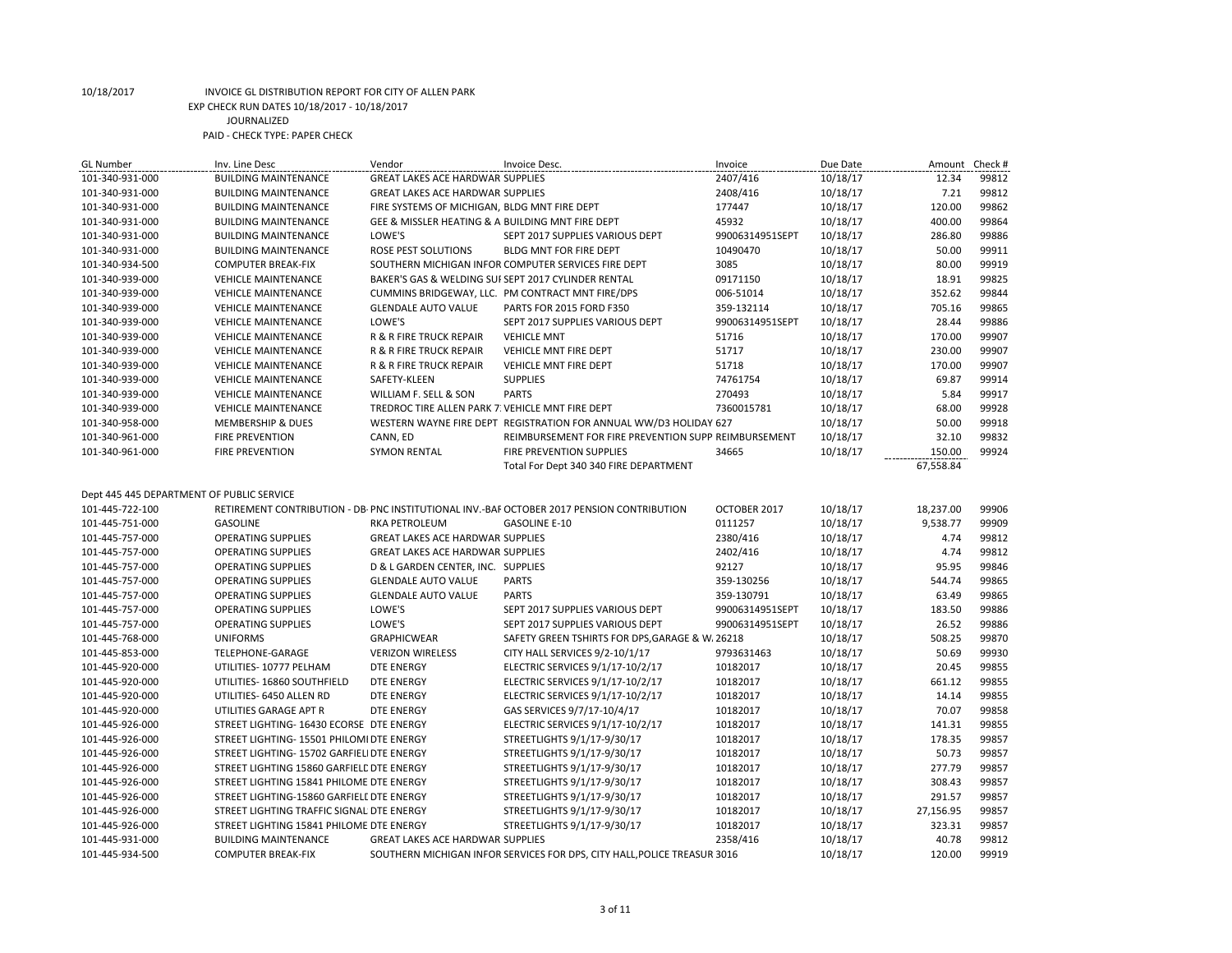| <b>GL Number</b>              | Inv. Line Desc                                | Vendor                                          | Invoice Desc.                                                   | Invoice         | Due Date | Amount    | Check # |
|-------------------------------|-----------------------------------------------|-------------------------------------------------|-----------------------------------------------------------------|-----------------|----------|-----------|---------|
| 101-445-939-000               | <b>VEHICLE MAINTENANCE</b>                    |                                                 | BAKER'S GAS & WELDING SUFSEPT 2017 CYLINDER RENTAL              | 09171150        | 10/18/17 | 18.91     | 99825   |
| 101-445-939-000               | <b>VEHICLE MAINTENANCE</b>                    |                                                 | CUMMINS BRIDGEWAY, LLC. PM CONTRACT MNT FIRE/DPS                | 006-51014       | 10/18/17 | 352.63    | 99844   |
| 101-445-939-000               | <b>VEHICLE MAINTENANCE</b>                    | <b>GLENDALE AUTO VALUE</b>                      | CREDIT RTN PTS FROM INV 131744                                  | CM359-131844    | 10/18/17 | (30.00)   | 99865   |
| 101-445-939-000               | <b>VEHICLE MAINTENANCE</b>                    | <b>GLENDALE AUTO VALUE</b>                      | <b>PARTS</b>                                                    | 359-131795      | 10/18/17 | 50.46     | 99865   |
| 101-445-939-000               | <b>VEHICLE MAINTENANCE</b>                    | <b>GLENDALE AUTO VALUE</b>                      | RETURN FROM INV 130602                                          | 359-130602      | 10/18/17 | 96.88     | 99865   |
| 101-445-939-000               | <b>VEHICLE MAINTENANCE</b>                    | <b>GLENDALE AUTO VALUE</b>                      | RETURN FROM INV 130602                                          | 359-130602      | 10/18/17 | (96.88)   | 99865   |
| 101-445-939-000               | <b>VEHICLE MAINTENANCE</b>                    | <b>GLENDALE AUTO VALUE</b>                      | CREDIT RET PTS ON INV 130295                                    | 359-130295      | 10/18/17 | 571.38    | 99865   |
| 101-445-939-000               | <b>VEHICLE MAINTENANCE</b>                    | <b>GLENDALE AUTO VALUE</b>                      | CREDIT RET PTS ON INV 130295                                    | 359-130295      | 10/18/17 | (571.38)  | 99865   |
| 101-445-939-000               | <b>VEHICLE MAINTENANCE</b>                    |                                                 | GLOBAL TELEMATIC SOLUTIO FT2620 FLEET TRACKING 9/27/17-10/16/17 | 30159           | 10/18/17 | 175.00    | 99868   |
| 101-445-939-000               | <b>VEHICLE MAINTENANCE</b>                    | SAFETY-KLEEN                                    | <b>SUPPLIES</b>                                                 | 74761754        | 10/18/17 | 69.90     | 99914   |
| 101-445-939-000               | <b>VEHICLE MAINTENANCE</b>                    | TREDROC TIRE ALLEN PARK 7: ZERO BALANCE CHARGES |                                                                 | 7360015580      | 10/18/17 | 102.00    | 99928   |
| 101-445-939-000               | <b>VEHICLE MAINTENANCE</b>                    | TREDROC TIRE ALLEN PARK 7: ZERO BALANCE CHARGES |                                                                 | 7360015580      | 10/18/17 | (102.00)  | 99928   |
| 101-445-939-000               | <b>VEHICLE MAINTENANCE</b>                    | <b>TREDROC TIRE ALLEN PARK 7: PARTS</b>         |                                                                 | 7360013590      | 10/18/17 | 457.52    | 99928   |
| 101-445-939-000               | <b>VEHICLE MAINTENANCE</b>                    | TREDROC TIRE ALLEN PARK 7: PARTS                |                                                                 | 7360014699      | 10/18/17 | 30.00     | 99928   |
| 101-445-939-000               | <b>VEHICLE MAINTENANCE</b>                    | <b>WOLVERINE TRUCK SALES IN PARTS</b>           |                                                                 | 1088253         | 10/18/17 | 59.42     | 99939   |
| 101-445-939-000               | <b>VEHICLE MAINTENANCE</b>                    | WOLVERINE TRUCK SALES IN PARTS DPS              |                                                                 | 1087943         | 10/18/17 | 311.56    | 99939   |
| 101-445-939-000               | <b>VEHICLE MAINTENANCE</b>                    | WURTH USA INC                                   | <b>SUPPLIES</b>                                                 | 95836595        | 10/18/17 | 49.99     | 99940   |
|                               |                                               |                                                 | Total For Dept 445 445 DEPARTMENT OF PUBLIC SERVICE             |                 |          | 60,458.78 |         |
|                               |                                               |                                                 |                                                                 |                 |          |           |         |
| Dept 707 707 PARKS & REC      |                                               |                                                 |                                                                 |                 |          |           |         |
| 101-707-783-000               | <b>PARK SUPPLIES</b>                          | GREAT LAKES ACE HARDWAR PARK SUPPLY             |                                                                 | 2404/416        | 10/18/17 | 4.74      | 99812   |
| 101-707-783-000               | <b>PARK SUPPLIES</b>                          | <b>GREAT LAKES ACE HARDWAR PARKS SUPPLIES</b>   |                                                                 | 2411/416        | 10/18/17 | 26.52     | 99812   |
| 101-707-783-000               | <b>PARK SUPPLIES</b>                          | <b>ENGLISH GARDENS</b>                          | <b>PARK SUPPLIES</b>                                            | 7730598         | 10/18/17 | 14.30     | 99941   |
| 101-707-784-000               | <b>PARK SERVICES</b>                          | <b>GREAT LAKES ACE HARDWAR SUPPLIES</b>         |                                                                 | 2416/416        | 10/18/17 | 30.49     | 99812   |
| 101-707-784-000               | <b>PARK SERVICES</b>                          | <b>GREAT LAKES ACE HARDWAR SUPPLIES</b>         |                                                                 | 2379/416        | 10/18/17 | 53.09     | 99812   |
| 101-707-784-000               | <b>PARK SERVICES</b>                          | <b>GREAT LAKES ACE HARDWAR PARK SUPPLIES</b>    |                                                                 | 2395/416        | 10/18/17 | 88.91     | 99812   |
| 101-707-784-000               | <b>PARK SERVICES</b>                          | LOWE'S                                          | SEPT 2017 SUPPLIES VARIOUS DEPT                                 | 99006314951SEPT | 10/18/17 | 767.35    | 99886   |
| 101-707-784-000               | <b>PARK SERVICES</b>                          | <b>KEY AWARDS</b>                               | HALL OF FAME PLAQUES REFURBISHED                                | 3451A           | 10/18/17 | 295.00    | 99943   |
| 101-707-920-000               | UTILITIES-6615 ROOSEVELT- BG-21 CONSTELLATION |                                                 | JULY 2017 SERVICES 6615 ROOSEVELT CREDIT (2133144               |                 | 10/18/17 | 10.13     | 99840   |
| 101-707-920-000               | UTILITIES-4320 LAURENCE-BG-21 CONSTELLATION   |                                                 | JULY 2017 SERVICES 4320 LAURENCE CREDIT O 2133146               |                 | 10/18/17 | 2.97      | 99840   |
| 101-707-920-000               | UTILITIES-7420 QUANDT                         | <b>DTE ENERGY</b>                               | ELECTRIC SERVICES 9/1/17-10/2/17                                | 10182017        | 10/18/17 | 13.37     | 99855   |
| 101-707-920-000               | UTILITIES 5000 ARNO                           | <b>DTE ENERGY</b>                               | ELECTRIC SERVICES 9/1/17-10/2/17                                | 10182017        | 10/18/17 | 15.80     | 99855   |
| 101-707-920-000               | UTILITIES-8803 PELHAM                         | DTE ENERGY                                      | ELECTRIC SERVICES 9/1/17-10/2/17                                | 10182017        | 10/18/17 | 16.24     | 99855   |
| 101-707-920-000               | UTILITIES-8801 PELHAM                         | DTE ENERGY                                      | ELECTRIC SERVICES 9/1/17-10/2/17                                | 10182017        | 10/18/17 | 28.07     | 99855   |
| 101-707-920-000               | UTILITIES-19325 CHAMPAIGN                     | DTE ENERGY                                      | ELECTRIC SERVICES 9/1/17-10/2/17                                | 10182017        | 10/18/17 | 18.13     | 99855   |
| 101-707-920-000               | UTILITIES-6615 ROOSEVELT                      | DTE ENERGY                                      | ELECTRIC SERVICES 9/1/17-10/2/17                                | 10182017        | 10/18/17 | 63.98     | 99855   |
| 101-707-920-000               | UTILITIES-8643 PELHAM                         | DTE ENERGY                                      | ELECTRIC SERVICES 9/1/17-10/2/17                                | 10182017        | 10/18/17 | 34.12     | 99855   |
| 101-707-920-000               | UTILITIES- 6295 WINONA                        | <b>DTE ENERGY</b>                               | ELECTRIC SERVICES 9/1/17-10/2/17                                | 10182017        | 10/18/17 | 153.58    | 99855   |
| 101-707-934-000               | <b>EQUIPMENT MAINTENANCE</b>                  | <b>GREAT LAKES ACE HARDWAR SUPPLIES</b>         |                                                                 | 2365/416        | 10/18/17 | 4.54      | 99812   |
| 101-707-939-000               | <b>VEHICLE MAINTENANCE</b>                    |                                                 | BAKER'S GAS & WELDING SUFSEPT 2017 CYLINDER RENTAL              | 09171150        | 10/18/17 | 18.92     | 99825   |
| 101-707-939-000               | <b>VEHICLE MAINTENANCE</b>                    | CLASSIC AUTO WASH INC.                          | SEPT 2017 VEHICLE SERVICES                                      | 1725            | 10/18/17 | 3.90      | 99839   |
| 101-707-939-000               | <b>VEHICLE MAINTENANCE</b>                    | <b>GLENDALE AUTO VALUE</b>                      | <b>PARTS</b>                                                    | 359-132110      | 10/18/17 | 62.52     | 99865   |
| 101-707-939-000               | <b>VEHICLE MAINTENANCE</b>                    | SAFETY-KLEEN                                    | <b>SUPPLIES</b>                                                 | 74761754        | 10/18/17 | 69.87     | 99914   |
| 101-707-985-000               | <b>CAPITAL OUTLAY</b>                         | <b>METRO DETROIT SIGNS</b>                      | <b>INTALL SCOREBOARD</b>                                        | 8252            | 10/18/17 | 1,016.55  | 99944   |
|                               |                                               |                                                 | Total For Dept 707 707 PARKS & REC                              |                 |          | 2,813.09  |         |
|                               |                                               |                                                 |                                                                 |                 |          |           |         |
| Dept 751 751 COMMUNITY CENTER |                                               |                                                 |                                                                 |                 |          |           |         |
| 101-751-757-000               | <b>OPERATING SUPPLIES</b>                     | <b>GORDON FOOD SERV.</b>                        | <b>SUPPLIES</b>                                                 | 846137226       | 10/18/17 | 162.31    | 99869   |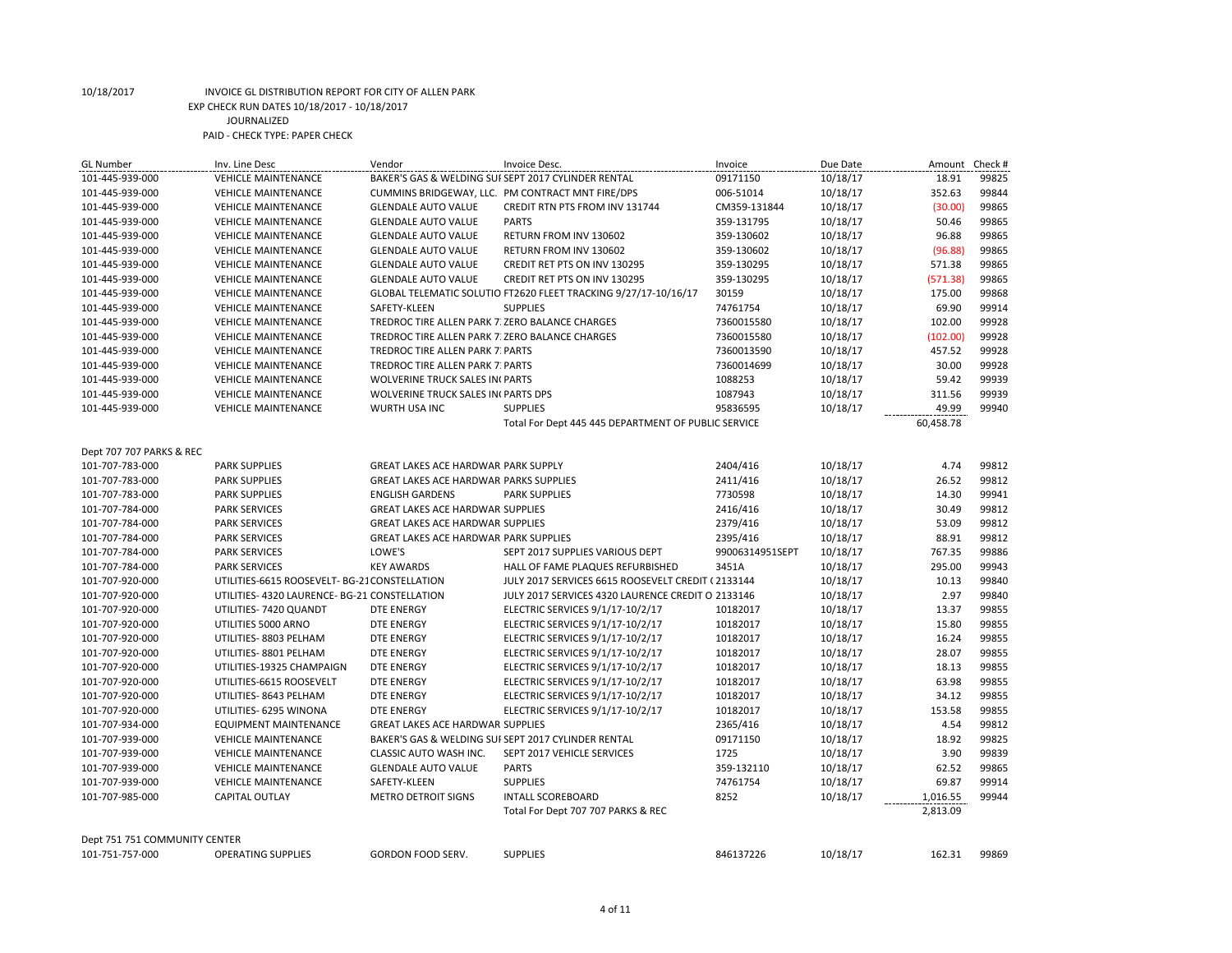| <b>GL Number</b>    | Inv. Line Desc                                   | Vendor                                        | Invoice Desc.                                                       | Invoice         | Due Date | Amount    | Check # |
|---------------------|--------------------------------------------------|-----------------------------------------------|---------------------------------------------------------------------|-----------------|----------|-----------|---------|
| 101-751-757-000     | <b>OPERATING SUPPLIES</b>                        | <b>LEONARD'S SYRUPS</b>                       | <b>SUPPLIES</b>                                                     | 861726402       | 10/18/17 | 253.25    | 99885   |
| 101-751-757-000     | <b>OPERATING SUPPLIES</b>                        | <b>METRO LIFT PROPANE</b>                     | <b>SUPPLIES</b>                                                     | 30694508360     | 10/18/17 | 86.76     | 99889   |
| 101-751-757-000     | OPERATING SUPPLIES- TAX EXEMP METRO LIFT PROPANE |                                               | <b>SUPPLIES</b>                                                     | 30694508360     | 10/18/17 | (4.91)    | 99889   |
| 101-751-757-000     | <b>OPERATING SUPPLIES</b>                        | <b>METRO LIFT PROPANE</b>                     | <b>SUPPLIES</b>                                                     | 3069997570      | 10/18/17 | 164.10    | 99889   |
| 101-751-757-000     | OPERATING SUPPLIES TAX EXEMP1 METRO LIFT PROPANE |                                               | <b>SUPPLIES</b>                                                     | 3069997570      | 10/18/17 | (9.29)    | 99889   |
| 101-751-816-000     | PROF. SERV. - OTHER                              |                                               | REDGUARD FIRE & SECURITY FIRE ALARM SYSTEM OCT, NOV & DEC 2017      | 35832           | 10/18/17 | 216.00    | 99908   |
| 101-751-816-000     | PROF. SERV. - OTHER                              |                                               | REDGUARD FIRE & SECURITY QUARTELY MONITORING BURGLAR ALARM OC 35833 |                 | 10/18/17 | 177.00    | 99908   |
| 101-751-816-000     | PROF. SERV. - OTHER                              |                                               | JERRY COHEN ELITE LAB INC OCT 2017 WATER COOLING TREATMENT          | 7422            | 10/18/17 | 200.00    | 99942   |
| 101-751-920-000     | UTILITIES-8100 ALLEN RD BG2182! CONSTELLATION    |                                               | JULY 2017 SERVICES 8100 ALLEN CREDIT ON AC 2133142                  |                 | 10/18/17 | (25.45)   | 99840   |
| 101-751-920-000     | UTILITIES-15504 ENGLEWOOD BG CONSTELLATION       |                                               | JULY 2017 SERVICES 15504 ENGLEWOOD CRED 2133135                     |                 | 10/18/17 | (1.73)    | 99840   |
| 101-751-920-000     | UTILITIES-15800 WHITE STREET- E CONSTELLATION    |                                               | JULY 2017 SERVICES 15800 WHITE AVE                                  | 2133131         | 10/18/17 | 664.94    | 99840   |
| 101-751-920-000     | <b>UTILITIES</b>                                 | <b>DIRECTV</b>                                | SERVICES 10/8/17-11/7/17                                            | 32556390126     | 10/18/17 | 138.98    | 99851   |
| 101-751-920-000     | UTILITIES- COMM CTR 9/13/17-10, DTE ENERGY       |                                               | STREETLIGHTS 9/1/17-9/30/17                                         | 10182017        | 10/18/17 | 11,416.20 | 99857   |
| 101-751-920-000     | UTILITIES COMM CENTER 8/11/17 DTE ENERGY         |                                               | STREETLIGHTS 9/1/17-9/30/17                                         | 10182017        | 10/18/17 | 11,420.66 | 99857   |
| 101-751-931-000     | <b>BUILDING MAINTENANCE</b>                      | <b>GREAT LAKES ACE HARDWAR SUPPLIES</b>       |                                                                     | 2416/416        | 10/18/17 | 30.50     | 99812   |
| 101-751-931-000     | <b>BUILDING MAINTENANCE</b>                      | <b>GREAT LAKES ACE HARDWAR SUPPLIES</b>       |                                                                     | 2373/416        | 10/18/17 | 9.49      | 99812   |
| 101-751-931-000     | <b>BUILDING MAINTENANCE</b>                      | <b>GREAT LAKES ACE HARDWAR SUPPLIES</b>       |                                                                     | 2386/416        | 10/18/17 | 1.50      | 99812   |
| 101-751-931-000     | <b>BUILDING MAINTENANCE</b>                      | GREAT LAKES ACE HARDWAR SUPPLIES ARENA        |                                                                     | 2370/416        | 10/18/17 | 1.50      | 99812   |
| 101-751-931-000     | <b>BUILDING MAINTENANCE</b>                      | <b>GREAT LAKES ACE HARDWAR RINK NETS</b>      |                                                                     | 2398/416        | 10/18/17 | 37.91     | 99812   |
| 101-751-931-000     | <b>BUILDING MAINTENANCE</b>                      | <b>GREAT LAKES ACE HARDWAR ARENA SUPPLIES</b> |                                                                     | 2410/416        | 10/18/17 | 0.71      | 99812   |
| 101-751-931-000     | <b>BUILDING MAINTENANCE</b>                      | GREAT LAKES ACE HARDWAR ARENA SUPPLIES        |                                                                     | 2409/416        | 10/18/17 | 3.79      | 99812   |
| 101-751-931-000     | <b>BUILDING MAINTENANCE</b>                      | GREAT LAKES ACE HARDWAR ARENA SUPPLIES        |                                                                     | 2394/416        | 10/18/17 | 7.50      | 99812   |
| 101-751-931-000     | <b>BUILDING MAINTENANCE</b>                      | <b>GREAT LAKES ACE HARDWAR ARENA SUPPLIES</b> |                                                                     | 2401/416        | 10/18/17 | 6.26      | 99812   |
| 101-751-931-000     | <b>BUILDING MAINTENANCE</b>                      | <b>GREAT LAKES ACE HARDWAR SUPPLIES</b>       |                                                                     | 2414/416        | 10/18/17 | 18.03     | 99812   |
| 101-751-931-000     | <b>BUILDING MAINTENANCE</b>                      | <b>GREAT LAKES ACE HARDWAR ARENA SUPPLIES</b> |                                                                     | 2415/416        | 10/18/17 | 21.35     | 99812   |
| 101-751-931-000     | <b>BUILDING MAINTENANCE</b>                      | <b>GREAT LAKES ACE HARDWAR RINK SUPPLIES</b>  |                                                                     | 2385/416        | 10/18/17 | 2.37      | 99812   |
| 101-751-931-000     | <b>BUILDING MAINTENANCE</b>                      | ALL-AMERICAN ARENA PRODI ARENA PRODUCTS       |                                                                     | 1218            | 10/18/17 | 113.66    | 99819   |
| 101-751-931-000     | <b>BUILDING MAINTENANCE</b>                      | LOWE'S                                        | SEPT 2017 SUPPLIES VARIOUS DEPT                                     | 99006314951SEPT | 10/18/17 | 37.96     | 99886   |
| 101-751-931-000     | <b>BUILDING MAINTENANCE</b>                      | NETWORK SERVICES COMPAI SUPPLIES              |                                                                     | 6480729-00      | 10/18/17 | 306.27    | 99899   |
| 101-751-931-000     | <b>BUILDING MAINTENANCE</b>                      | NETWORK SERVICES COMPAI SUPPLIES              |                                                                     | 6481213-00      | 10/18/17 | 162.93    | 99899   |
| 101-751-931-000     | <b>BUILDING MAINTENANCE</b>                      | <b>ORKIN</b>                                  | AUG 2017 SERVICES COMM CTR                                          | 160220100       | 10/18/17 | 74.90     | 99901   |
| 101-751-931-000     | <b>BUILDING MAINTENANCE</b>                      | S & W PLUMBING                                | PLUMBING SUPPLIES                                                   | 15045           | 10/18/17 | 195.00    | 99913   |
| 101-751-934-000     | <b>EQUIPMENT MAINTENANCE</b>                     | GREAT LAKES ACE HARDWAR SUPPLIES ARENA        |                                                                     | 2368/416        | 10/18/17 | 11.18     | 99812   |
| 101-751-934-000     | <b>EQUIPMENT MAINTENANCE</b>                     | GREAT LAKES ACE HARDWAR SUPPLIES ARENA        |                                                                     | 2364/416        | 10/18/17 | 0.94      | 99812   |
| 101-751-934-000     | <b>EQUIPMENT MAINTENANCE</b>                     | DSM SAW & KNIFE LLC                           | <b>SERVICES</b>                                                     | 4904            | 10/18/17 | 25.00     | 99854   |
| 101-751-934-000     | <b>EQUIPMENT MAINTENANCE</b>                     | LOWE'S                                        | SEPT 2017 SUPPLIES VARIOUS DEPT                                     | 99006314951SEPT | 10/18/17 | 66.24     | 99886   |
| 101-751-934-000     | <b>EQUIPMENT MAINTENANCE</b>                     | SOUTHERN MICHIGAN INFOR SERVICES FOR COMM CTR |                                                                     | 2842            | 10/18/17 | 400.00    | 99919   |
| 101-751-934-000     | <b>EQUIPMENT MAINTENANCE</b>                     |                                               | SOUTHERN MICHIGAN INFOR SERVICES FOR COMM CENTER                    | 3019            | 10/18/17 | 280.00    | 99919   |
| 101-751-934-000     | <b>EQUIPMENT MAINTENANCE</b>                     | SOUTHERN MICHIGAN INFOR SERVICES FOR COMM CTR |                                                                     | 3037            | 10/18/17 | 160.00    | 99919   |
| 101-751-934-000     | <b>EQUIPMENT MAINTENANCE</b>                     | SOUTHERN MICHIGAN INFOR SERVICES FOR COMM CTR |                                                                     | 3069            | 10/18/17 | 200.00    | 99919   |
|                     |                                                  |                                               |                                                                     |                 |          |           |         |
|                     |                                                  |                                               | Total For Dept 751 751 COMMUNITY CENTER                             |                 |          | 27,033.81 |         |
| Dept 803 HISTORICAL |                                                  |                                               |                                                                     |                 |          |           |         |
| 101-803-801-001     | LAWN & SNOW SERVICES                             | <b>GULLIVER, JERRY</b>                        | HISTORICAL HOUSE GRASS CUTTING                                      | 34              | 10/18/17 | 35.00     | 99872   |
| 101-803-920-000     | UTILITIES-15504 ENGLEWOOD- BCCONSTELLATION       |                                               | JULY 2017 SERVICES 15504 ENGLEWOOD CRED 2133135                     |                 | 10/18/17 | 1.73      | 99840   |
| 101-803-920-000     | UTILITIES- 15504 ENGLEWOOD                       | DTE ENERGY                                    | ELECTRIC SERVICES 9/1/17-10/2/17                                    | 10182017        | 10/18/17 | 70.11     | 99855   |
| 101-803-985-000     | <b>CAPITAL OUTLAY</b>                            | O RILEY, SCOTT                                | REIMBURSEMENT FOR HISTORICAL SUPPLIES                               | REIMBURSEMENT   | 10/18/17 | 42.87     | 99900   |
| 101-803-985-000     | <b>CAPITAL OUTLAY</b>                            | O RILEY, SCOTT                                | REIMBURSEMENT FOR HISTORICAL REPAIRS                                | REIMBURSEMENT   | 10/18/17 | 77.81     | 99900   |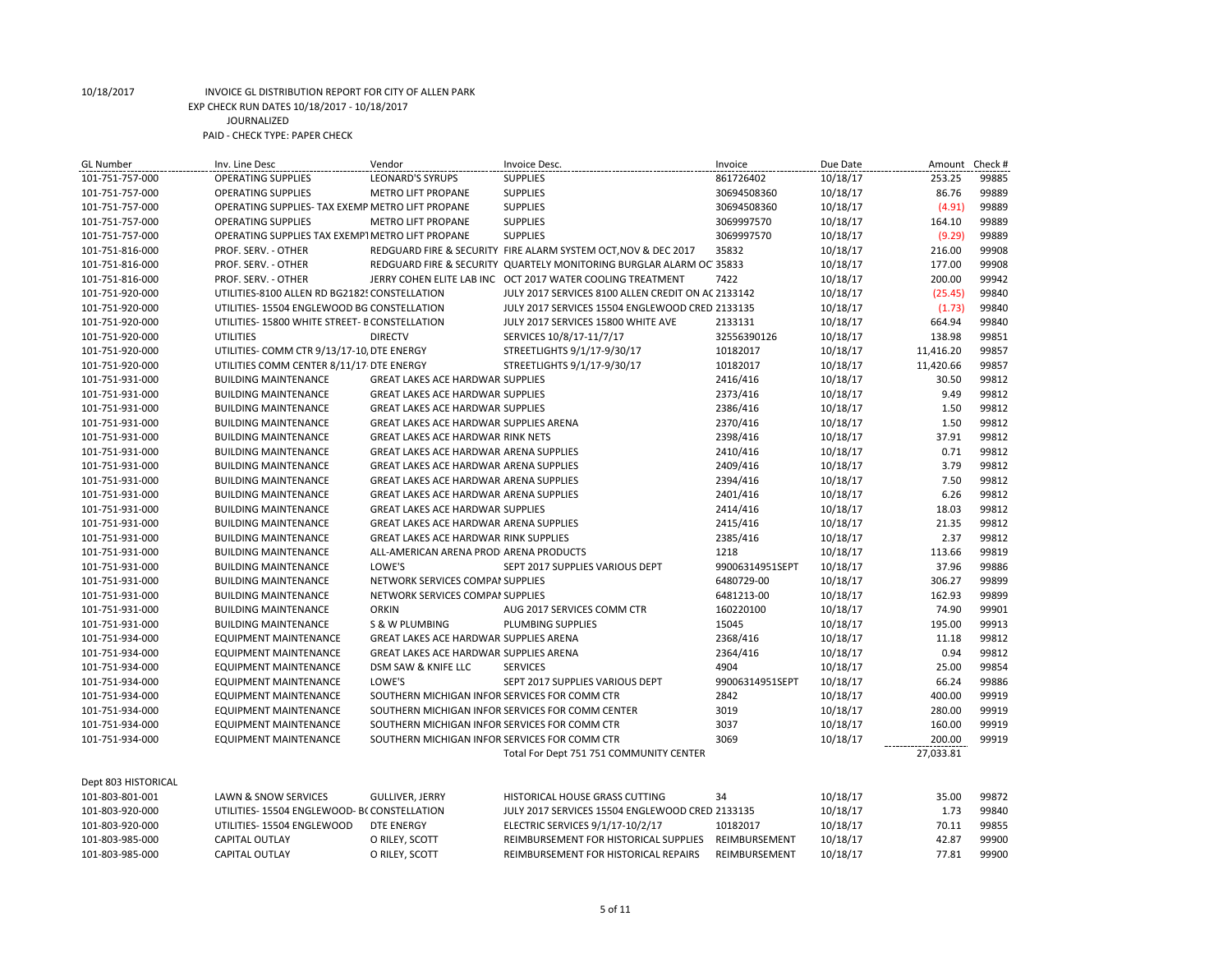| 101-803-985-000<br><b>CAPITAL OUTLAY</b><br>O RILEY, SCOTT<br>36.00<br>REIMBURSEMENT FOR HISTORICAL REPAIRS<br>REIMBURSEMENT<br>10/18/17<br>263.52<br>Total For Dept 803 HISTORICAL<br>491,297.07<br>Total For Fund 101 GENERAL FUND<br>Fund 202 MAJOR STREET FUND<br>Dept 475 475 TRAFFIC SERVICES<br>1008816<br>119.78<br>202-475-703-050<br>INTERFUND LABOR/EQUIP - TRAFF WAYNE COUNTY - ACCTS. RECTRAFFIC SIGNAL ENERGY 9/17<br>10/18/17<br>202-475-757-000<br><b>OPERATING SUPPLIES</b><br>FREEPORT SUPPLY CO.<br>SHORT PAID ON CK 97273<br>20348<br>10/18/17<br>20.00<br><b>TRAFFIC SIGNS &amp; SIGNALS</b><br>DORNBOS SIGN & SAFETY, IN SUPPLIES<br>INV35210<br>10/18/17<br>223.82<br>202-475-940-000<br>Total For Dept 475 475 TRAFFIC SERVICES<br>363.60<br>Dept 479 PRESERVATION - STREETS<br>202-479-757-000<br><b>OPERATING SUPPLIES</b><br>CADILLAC ASPHALT LLC<br>310922<br>10/18/17<br>310.28<br><b>SUPPLIES DPS</b><br>310087<br>295.58<br>202-479-757-000<br><b>OPERATING SUPPLIES</b><br><b>CADILLAC ASPHALT LLC</b><br><b>COLD MIX SUPPLIES</b><br>10/18/17<br>202-479-801-205<br>SECTIONING<br>DOMINIC GAGLIO CONSTRUC JOB-AP52M PMT #3 ST SECTIONING MAJOR RD 11605<br>10/18/17<br>9,734.46<br>DOMINIC GAGLIO CONSTRUC JOB AP-52M 2017 MAJOR RDS PROJECT<br>11603<br>28,609.80<br>202-479-801-205<br><b>SECTIONING</b><br>10/18/17<br>8,700.00<br>202-479-801-205<br><b>SECTIONING</b><br>MICHIGAN JOINT SEALING IN JOB AP-48 PMT #1- FINAL PMT ECORSE RD JOIN 015761<br>10/18/17<br>202-479-820-000<br><b>C.E. RAINES COMPANY</b><br>10/18/17<br><b>ENGINEERING</b><br>JOB AP-52M 2017 ST SECTIONING MAJOR RDS 14601<br>6,608.00<br>Total For Dept 479 PRESERVATION - STREETS<br>54,258.12<br>Dept 505 CONSTRUCTION - STREETS<br>202-505-805-001<br><b>WAYNE COUNTY PROJECTS</b><br><b>C.E. RAINES COMPANY</b><br>10/18/17<br>797.00<br>JOB AP-41 RECONSTRUCTION 1-94 SERVICE DR 14595<br>797.00<br>Total For Dept 505 CONSTRUCTION - STREETS<br>Total For Fund 202 MAJOR STREET FUND<br>55,418.72<br>Fund 203 LOCAL STREET FUND<br>Dept 479 PRESERVATION - STREETS<br>203-479-757-000<br><b>OPERATING SUPPLIES</b><br><b>CADILLAC ASPHALT LLC</b><br><b>SUPPLIES DPS</b><br>310922<br>10/18/17<br>310.27<br>310087<br>203-479-757-000<br><b>OPERATING SUPPLIES</b><br><b>CADILLAC ASPHALT LLC</b><br>10/18/17<br>295.57<br><b>COLD MIX SUPPLIES</b><br>203-479-801-205<br>SECTIONING - PRESERVATION<br>DOMINIC GAGLIO CONSTRUC JOB AP-52 PMT #4 ST SECTIONING LOCAL RDS 11606<br>10/18/17<br>69,351.43<br>DOMINIC GAGLIO CONSTRUC JOB AP-52 PMT #3 2017 ST SECTIONING PROGF 11602<br>203-479-801-205<br>SECTIONING - PRESERVATION<br>10/18/17<br>16,218.31<br>SECTIONING - RETAINAGE FEE FOF DOMINIC GAGLIO CONSTRUC JOB AP-52 PMT #3 2017 ST SECTIONING PROGF 11602<br>16,853.11<br>203-479-801-205<br>10/18/17<br>203-479-801-220<br>PROF'L SERVICES - TREES<br>ADVANTAGE PEST CONTROL SERVICES TO REMOVE HORNETS NEST<br>10/18/17<br>145.00<br>11336 KENSINGTON<br>PROF'L SERVICES - TREES<br>203-479-801-220<br>ADVANTAGE PEST CONTROL REMOVAL OF HORNETS NEST AT WICK AND RU WICK & RUTH<br>10/18/17<br>135.00<br>103,308.69<br>Total For Dept 479 PRESERVATION - STREETS<br>Dept 483 ADMINISTRATION - STREETS<br>203-483-820-000<br><b>ENGINEERING</b><br><b>C.E. RAINES COMPANY</b><br>JOB AP-52 2017 STREET SECTIONING<br>14600<br>10/18/17<br>1,864.00<br>10/18/17<br>203-483-820-000<br><b>ENGINEERING</b><br>C.E. RAINES COMPANY<br>JOB AP-48 ROAD STRIPING 2017<br>14598<br>7,421.00<br>9,285.00<br>Total For Dept 483 ADMINISTRATION - STREETS<br>112,593.69<br>Total For Fund 203 LOCAL STREET FUND<br>Fund 226 RUBBISH FUND | <b>GL Number</b> | Inv. Line Desc | Vendor | Invoice Desc. | Invoice | Due Date | Amount Check # |       |
|-------------------------------------------------------------------------------------------------------------------------------------------------------------------------------------------------------------------------------------------------------------------------------------------------------------------------------------------------------------------------------------------------------------------------------------------------------------------------------------------------------------------------------------------------------------------------------------------------------------------------------------------------------------------------------------------------------------------------------------------------------------------------------------------------------------------------------------------------------------------------------------------------------------------------------------------------------------------------------------------------------------------------------------------------------------------------------------------------------------------------------------------------------------------------------------------------------------------------------------------------------------------------------------------------------------------------------------------------------------------------------------------------------------------------------------------------------------------------------------------------------------------------------------------------------------------------------------------------------------------------------------------------------------------------------------------------------------------------------------------------------------------------------------------------------------------------------------------------------------------------------------------------------------------------------------------------------------------------------------------------------------------------------------------------------------------------------------------------------------------------------------------------------------------------------------------------------------------------------------------------------------------------------------------------------------------------------------------------------------------------------------------------------------------------------------------------------------------------------------------------------------------------------------------------------------------------------------------------------------------------------------------------------------------------------------------------------------------------------------------------------------------------------------------------------------------------------------------------------------------------------------------------------------------------------------------------------------------------------------------------------------------------------------------------------------------------------------------------------------------------------------------------------------------------------------------------------------------------------------------------------------------------------------------------------------------------------------------------------------------------------------------------------------------------------------------------------------------------------------------------------------------------------------------------------------------------------------------------------------------------------------------------------------------|------------------|----------------|--------|---------------|---------|----------|----------------|-------|
|                                                                                                                                                                                                                                                                                                                                                                                                                                                                                                                                                                                                                                                                                                                                                                                                                                                                                                                                                                                                                                                                                                                                                                                                                                                                                                                                                                                                                                                                                                                                                                                                                                                                                                                                                                                                                                                                                                                                                                                                                                                                                                                                                                                                                                                                                                                                                                                                                                                                                                                                                                                                                                                                                                                                                                                                                                                                                                                                                                                                                                                                                                                                                                                                                                                                                                                                                                                                                                                                                                                                                                                                                                                                   |                  |                |        |               |         |          |                | 99900 |
|                                                                                                                                                                                                                                                                                                                                                                                                                                                                                                                                                                                                                                                                                                                                                                                                                                                                                                                                                                                                                                                                                                                                                                                                                                                                                                                                                                                                                                                                                                                                                                                                                                                                                                                                                                                                                                                                                                                                                                                                                                                                                                                                                                                                                                                                                                                                                                                                                                                                                                                                                                                                                                                                                                                                                                                                                                                                                                                                                                                                                                                                                                                                                                                                                                                                                                                                                                                                                                                                                                                                                                                                                                                                   |                  |                |        |               |         |          |                |       |
|                                                                                                                                                                                                                                                                                                                                                                                                                                                                                                                                                                                                                                                                                                                                                                                                                                                                                                                                                                                                                                                                                                                                                                                                                                                                                                                                                                                                                                                                                                                                                                                                                                                                                                                                                                                                                                                                                                                                                                                                                                                                                                                                                                                                                                                                                                                                                                                                                                                                                                                                                                                                                                                                                                                                                                                                                                                                                                                                                                                                                                                                                                                                                                                                                                                                                                                                                                                                                                                                                                                                                                                                                                                                   |                  |                |        |               |         |          |                |       |
|                                                                                                                                                                                                                                                                                                                                                                                                                                                                                                                                                                                                                                                                                                                                                                                                                                                                                                                                                                                                                                                                                                                                                                                                                                                                                                                                                                                                                                                                                                                                                                                                                                                                                                                                                                                                                                                                                                                                                                                                                                                                                                                                                                                                                                                                                                                                                                                                                                                                                                                                                                                                                                                                                                                                                                                                                                                                                                                                                                                                                                                                                                                                                                                                                                                                                                                                                                                                                                                                                                                                                                                                                                                                   |                  |                |        |               |         |          |                |       |
|                                                                                                                                                                                                                                                                                                                                                                                                                                                                                                                                                                                                                                                                                                                                                                                                                                                                                                                                                                                                                                                                                                                                                                                                                                                                                                                                                                                                                                                                                                                                                                                                                                                                                                                                                                                                                                                                                                                                                                                                                                                                                                                                                                                                                                                                                                                                                                                                                                                                                                                                                                                                                                                                                                                                                                                                                                                                                                                                                                                                                                                                                                                                                                                                                                                                                                                                                                                                                                                                                                                                                                                                                                                                   |                  |                |        |               |         |          |                |       |
|                                                                                                                                                                                                                                                                                                                                                                                                                                                                                                                                                                                                                                                                                                                                                                                                                                                                                                                                                                                                                                                                                                                                                                                                                                                                                                                                                                                                                                                                                                                                                                                                                                                                                                                                                                                                                                                                                                                                                                                                                                                                                                                                                                                                                                                                                                                                                                                                                                                                                                                                                                                                                                                                                                                                                                                                                                                                                                                                                                                                                                                                                                                                                                                                                                                                                                                                                                                                                                                                                                                                                                                                                                                                   |                  |                |        |               |         |          |                | 99936 |
|                                                                                                                                                                                                                                                                                                                                                                                                                                                                                                                                                                                                                                                                                                                                                                                                                                                                                                                                                                                                                                                                                                                                                                                                                                                                                                                                                                                                                                                                                                                                                                                                                                                                                                                                                                                                                                                                                                                                                                                                                                                                                                                                                                                                                                                                                                                                                                                                                                                                                                                                                                                                                                                                                                                                                                                                                                                                                                                                                                                                                                                                                                                                                                                                                                                                                                                                                                                                                                                                                                                                                                                                                                                                   |                  |                |        |               |         |          |                | 99863 |
|                                                                                                                                                                                                                                                                                                                                                                                                                                                                                                                                                                                                                                                                                                                                                                                                                                                                                                                                                                                                                                                                                                                                                                                                                                                                                                                                                                                                                                                                                                                                                                                                                                                                                                                                                                                                                                                                                                                                                                                                                                                                                                                                                                                                                                                                                                                                                                                                                                                                                                                                                                                                                                                                                                                                                                                                                                                                                                                                                                                                                                                                                                                                                                                                                                                                                                                                                                                                                                                                                                                                                                                                                                                                   |                  |                |        |               |         |          |                | 99853 |
|                                                                                                                                                                                                                                                                                                                                                                                                                                                                                                                                                                                                                                                                                                                                                                                                                                                                                                                                                                                                                                                                                                                                                                                                                                                                                                                                                                                                                                                                                                                                                                                                                                                                                                                                                                                                                                                                                                                                                                                                                                                                                                                                                                                                                                                                                                                                                                                                                                                                                                                                                                                                                                                                                                                                                                                                                                                                                                                                                                                                                                                                                                                                                                                                                                                                                                                                                                                                                                                                                                                                                                                                                                                                   |                  |                |        |               |         |          |                |       |
|                                                                                                                                                                                                                                                                                                                                                                                                                                                                                                                                                                                                                                                                                                                                                                                                                                                                                                                                                                                                                                                                                                                                                                                                                                                                                                                                                                                                                                                                                                                                                                                                                                                                                                                                                                                                                                                                                                                                                                                                                                                                                                                                                                                                                                                                                                                                                                                                                                                                                                                                                                                                                                                                                                                                                                                                                                                                                                                                                                                                                                                                                                                                                                                                                                                                                                                                                                                                                                                                                                                                                                                                                                                                   |                  |                |        |               |         |          |                |       |
|                                                                                                                                                                                                                                                                                                                                                                                                                                                                                                                                                                                                                                                                                                                                                                                                                                                                                                                                                                                                                                                                                                                                                                                                                                                                                                                                                                                                                                                                                                                                                                                                                                                                                                                                                                                                                                                                                                                                                                                                                                                                                                                                                                                                                                                                                                                                                                                                                                                                                                                                                                                                                                                                                                                                                                                                                                                                                                                                                                                                                                                                                                                                                                                                                                                                                                                                                                                                                                                                                                                                                                                                                                                                   |                  |                |        |               |         |          |                | 99831 |
|                                                                                                                                                                                                                                                                                                                                                                                                                                                                                                                                                                                                                                                                                                                                                                                                                                                                                                                                                                                                                                                                                                                                                                                                                                                                                                                                                                                                                                                                                                                                                                                                                                                                                                                                                                                                                                                                                                                                                                                                                                                                                                                                                                                                                                                                                                                                                                                                                                                                                                                                                                                                                                                                                                                                                                                                                                                                                                                                                                                                                                                                                                                                                                                                                                                                                                                                                                                                                                                                                                                                                                                                                                                                   |                  |                |        |               |         |          |                | 99831 |
|                                                                                                                                                                                                                                                                                                                                                                                                                                                                                                                                                                                                                                                                                                                                                                                                                                                                                                                                                                                                                                                                                                                                                                                                                                                                                                                                                                                                                                                                                                                                                                                                                                                                                                                                                                                                                                                                                                                                                                                                                                                                                                                                                                                                                                                                                                                                                                                                                                                                                                                                                                                                                                                                                                                                                                                                                                                                                                                                                                                                                                                                                                                                                                                                                                                                                                                                                                                                                                                                                                                                                                                                                                                                   |                  |                |        |               |         |          |                | 99852 |
|                                                                                                                                                                                                                                                                                                                                                                                                                                                                                                                                                                                                                                                                                                                                                                                                                                                                                                                                                                                                                                                                                                                                                                                                                                                                                                                                                                                                                                                                                                                                                                                                                                                                                                                                                                                                                                                                                                                                                                                                                                                                                                                                                                                                                                                                                                                                                                                                                                                                                                                                                                                                                                                                                                                                                                                                                                                                                                                                                                                                                                                                                                                                                                                                                                                                                                                                                                                                                                                                                                                                                                                                                                                                   |                  |                |        |               |         |          |                | 99852 |
|                                                                                                                                                                                                                                                                                                                                                                                                                                                                                                                                                                                                                                                                                                                                                                                                                                                                                                                                                                                                                                                                                                                                                                                                                                                                                                                                                                                                                                                                                                                                                                                                                                                                                                                                                                                                                                                                                                                                                                                                                                                                                                                                                                                                                                                                                                                                                                                                                                                                                                                                                                                                                                                                                                                                                                                                                                                                                                                                                                                                                                                                                                                                                                                                                                                                                                                                                                                                                                                                                                                                                                                                                                                                   |                  |                |        |               |         |          |                | 99891 |
|                                                                                                                                                                                                                                                                                                                                                                                                                                                                                                                                                                                                                                                                                                                                                                                                                                                                                                                                                                                                                                                                                                                                                                                                                                                                                                                                                                                                                                                                                                                                                                                                                                                                                                                                                                                                                                                                                                                                                                                                                                                                                                                                                                                                                                                                                                                                                                                                                                                                                                                                                                                                                                                                                                                                                                                                                                                                                                                                                                                                                                                                                                                                                                                                                                                                                                                                                                                                                                                                                                                                                                                                                                                                   |                  |                |        |               |         |          |                | 99836 |
|                                                                                                                                                                                                                                                                                                                                                                                                                                                                                                                                                                                                                                                                                                                                                                                                                                                                                                                                                                                                                                                                                                                                                                                                                                                                                                                                                                                                                                                                                                                                                                                                                                                                                                                                                                                                                                                                                                                                                                                                                                                                                                                                                                                                                                                                                                                                                                                                                                                                                                                                                                                                                                                                                                                                                                                                                                                                                                                                                                                                                                                                                                                                                                                                                                                                                                                                                                                                                                                                                                                                                                                                                                                                   |                  |                |        |               |         |          |                |       |
|                                                                                                                                                                                                                                                                                                                                                                                                                                                                                                                                                                                                                                                                                                                                                                                                                                                                                                                                                                                                                                                                                                                                                                                                                                                                                                                                                                                                                                                                                                                                                                                                                                                                                                                                                                                                                                                                                                                                                                                                                                                                                                                                                                                                                                                                                                                                                                                                                                                                                                                                                                                                                                                                                                                                                                                                                                                                                                                                                                                                                                                                                                                                                                                                                                                                                                                                                                                                                                                                                                                                                                                                                                                                   |                  |                |        |               |         |          |                |       |
|                                                                                                                                                                                                                                                                                                                                                                                                                                                                                                                                                                                                                                                                                                                                                                                                                                                                                                                                                                                                                                                                                                                                                                                                                                                                                                                                                                                                                                                                                                                                                                                                                                                                                                                                                                                                                                                                                                                                                                                                                                                                                                                                                                                                                                                                                                                                                                                                                                                                                                                                                                                                                                                                                                                                                                                                                                                                                                                                                                                                                                                                                                                                                                                                                                                                                                                                                                                                                                                                                                                                                                                                                                                                   |                  |                |        |               |         |          |                | 99836 |
|                                                                                                                                                                                                                                                                                                                                                                                                                                                                                                                                                                                                                                                                                                                                                                                                                                                                                                                                                                                                                                                                                                                                                                                                                                                                                                                                                                                                                                                                                                                                                                                                                                                                                                                                                                                                                                                                                                                                                                                                                                                                                                                                                                                                                                                                                                                                                                                                                                                                                                                                                                                                                                                                                                                                                                                                                                                                                                                                                                                                                                                                                                                                                                                                                                                                                                                                                                                                                                                                                                                                                                                                                                                                   |                  |                |        |               |         |          |                |       |
|                                                                                                                                                                                                                                                                                                                                                                                                                                                                                                                                                                                                                                                                                                                                                                                                                                                                                                                                                                                                                                                                                                                                                                                                                                                                                                                                                                                                                                                                                                                                                                                                                                                                                                                                                                                                                                                                                                                                                                                                                                                                                                                                                                                                                                                                                                                                                                                                                                                                                                                                                                                                                                                                                                                                                                                                                                                                                                                                                                                                                                                                                                                                                                                                                                                                                                                                                                                                                                                                                                                                                                                                                                                                   |                  |                |        |               |         |          |                |       |
|                                                                                                                                                                                                                                                                                                                                                                                                                                                                                                                                                                                                                                                                                                                                                                                                                                                                                                                                                                                                                                                                                                                                                                                                                                                                                                                                                                                                                                                                                                                                                                                                                                                                                                                                                                                                                                                                                                                                                                                                                                                                                                                                                                                                                                                                                                                                                                                                                                                                                                                                                                                                                                                                                                                                                                                                                                                                                                                                                                                                                                                                                                                                                                                                                                                                                                                                                                                                                                                                                                                                                                                                                                                                   |                  |                |        |               |         |          |                |       |
|                                                                                                                                                                                                                                                                                                                                                                                                                                                                                                                                                                                                                                                                                                                                                                                                                                                                                                                                                                                                                                                                                                                                                                                                                                                                                                                                                                                                                                                                                                                                                                                                                                                                                                                                                                                                                                                                                                                                                                                                                                                                                                                                                                                                                                                                                                                                                                                                                                                                                                                                                                                                                                                                                                                                                                                                                                                                                                                                                                                                                                                                                                                                                                                                                                                                                                                                                                                                                                                                                                                                                                                                                                                                   |                  |                |        |               |         |          |                |       |
|                                                                                                                                                                                                                                                                                                                                                                                                                                                                                                                                                                                                                                                                                                                                                                                                                                                                                                                                                                                                                                                                                                                                                                                                                                                                                                                                                                                                                                                                                                                                                                                                                                                                                                                                                                                                                                                                                                                                                                                                                                                                                                                                                                                                                                                                                                                                                                                                                                                                                                                                                                                                                                                                                                                                                                                                                                                                                                                                                                                                                                                                                                                                                                                                                                                                                                                                                                                                                                                                                                                                                                                                                                                                   |                  |                |        |               |         |          |                | 99831 |
|                                                                                                                                                                                                                                                                                                                                                                                                                                                                                                                                                                                                                                                                                                                                                                                                                                                                                                                                                                                                                                                                                                                                                                                                                                                                                                                                                                                                                                                                                                                                                                                                                                                                                                                                                                                                                                                                                                                                                                                                                                                                                                                                                                                                                                                                                                                                                                                                                                                                                                                                                                                                                                                                                                                                                                                                                                                                                                                                                                                                                                                                                                                                                                                                                                                                                                                                                                                                                                                                                                                                                                                                                                                                   |                  |                |        |               |         |          |                | 99831 |
|                                                                                                                                                                                                                                                                                                                                                                                                                                                                                                                                                                                                                                                                                                                                                                                                                                                                                                                                                                                                                                                                                                                                                                                                                                                                                                                                                                                                                                                                                                                                                                                                                                                                                                                                                                                                                                                                                                                                                                                                                                                                                                                                                                                                                                                                                                                                                                                                                                                                                                                                                                                                                                                                                                                                                                                                                                                                                                                                                                                                                                                                                                                                                                                                                                                                                                                                                                                                                                                                                                                                                                                                                                                                   |                  |                |        |               |         |          |                | 99852 |
|                                                                                                                                                                                                                                                                                                                                                                                                                                                                                                                                                                                                                                                                                                                                                                                                                                                                                                                                                                                                                                                                                                                                                                                                                                                                                                                                                                                                                                                                                                                                                                                                                                                                                                                                                                                                                                                                                                                                                                                                                                                                                                                                                                                                                                                                                                                                                                                                                                                                                                                                                                                                                                                                                                                                                                                                                                                                                                                                                                                                                                                                                                                                                                                                                                                                                                                                                                                                                                                                                                                                                                                                                                                                   |                  |                |        |               |         |          |                | 99852 |
|                                                                                                                                                                                                                                                                                                                                                                                                                                                                                                                                                                                                                                                                                                                                                                                                                                                                                                                                                                                                                                                                                                                                                                                                                                                                                                                                                                                                                                                                                                                                                                                                                                                                                                                                                                                                                                                                                                                                                                                                                                                                                                                                                                                                                                                                                                                                                                                                                                                                                                                                                                                                                                                                                                                                                                                                                                                                                                                                                                                                                                                                                                                                                                                                                                                                                                                                                                                                                                                                                                                                                                                                                                                                   |                  |                |        |               |         |          |                | 99852 |
|                                                                                                                                                                                                                                                                                                                                                                                                                                                                                                                                                                                                                                                                                                                                                                                                                                                                                                                                                                                                                                                                                                                                                                                                                                                                                                                                                                                                                                                                                                                                                                                                                                                                                                                                                                                                                                                                                                                                                                                                                                                                                                                                                                                                                                                                                                                                                                                                                                                                                                                                                                                                                                                                                                                                                                                                                                                                                                                                                                                                                                                                                                                                                                                                                                                                                                                                                                                                                                                                                                                                                                                                                                                                   |                  |                |        |               |         |          |                | 99817 |
|                                                                                                                                                                                                                                                                                                                                                                                                                                                                                                                                                                                                                                                                                                                                                                                                                                                                                                                                                                                                                                                                                                                                                                                                                                                                                                                                                                                                                                                                                                                                                                                                                                                                                                                                                                                                                                                                                                                                                                                                                                                                                                                                                                                                                                                                                                                                                                                                                                                                                                                                                                                                                                                                                                                                                                                                                                                                                                                                                                                                                                                                                                                                                                                                                                                                                                                                                                                                                                                                                                                                                                                                                                                                   |                  |                |        |               |         |          |                | 99817 |
|                                                                                                                                                                                                                                                                                                                                                                                                                                                                                                                                                                                                                                                                                                                                                                                                                                                                                                                                                                                                                                                                                                                                                                                                                                                                                                                                                                                                                                                                                                                                                                                                                                                                                                                                                                                                                                                                                                                                                                                                                                                                                                                                                                                                                                                                                                                                                                                                                                                                                                                                                                                                                                                                                                                                                                                                                                                                                                                                                                                                                                                                                                                                                                                                                                                                                                                                                                                                                                                                                                                                                                                                                                                                   |                  |                |        |               |         |          |                |       |
|                                                                                                                                                                                                                                                                                                                                                                                                                                                                                                                                                                                                                                                                                                                                                                                                                                                                                                                                                                                                                                                                                                                                                                                                                                                                                                                                                                                                                                                                                                                                                                                                                                                                                                                                                                                                                                                                                                                                                                                                                                                                                                                                                                                                                                                                                                                                                                                                                                                                                                                                                                                                                                                                                                                                                                                                                                                                                                                                                                                                                                                                                                                                                                                                                                                                                                                                                                                                                                                                                                                                                                                                                                                                   |                  |                |        |               |         |          |                |       |
|                                                                                                                                                                                                                                                                                                                                                                                                                                                                                                                                                                                                                                                                                                                                                                                                                                                                                                                                                                                                                                                                                                                                                                                                                                                                                                                                                                                                                                                                                                                                                                                                                                                                                                                                                                                                                                                                                                                                                                                                                                                                                                                                                                                                                                                                                                                                                                                                                                                                                                                                                                                                                                                                                                                                                                                                                                                                                                                                                                                                                                                                                                                                                                                                                                                                                                                                                                                                                                                                                                                                                                                                                                                                   |                  |                |        |               |         |          |                | 99836 |
|                                                                                                                                                                                                                                                                                                                                                                                                                                                                                                                                                                                                                                                                                                                                                                                                                                                                                                                                                                                                                                                                                                                                                                                                                                                                                                                                                                                                                                                                                                                                                                                                                                                                                                                                                                                                                                                                                                                                                                                                                                                                                                                                                                                                                                                                                                                                                                                                                                                                                                                                                                                                                                                                                                                                                                                                                                                                                                                                                                                                                                                                                                                                                                                                                                                                                                                                                                                                                                                                                                                                                                                                                                                                   |                  |                |        |               |         |          |                | 99836 |
|                                                                                                                                                                                                                                                                                                                                                                                                                                                                                                                                                                                                                                                                                                                                                                                                                                                                                                                                                                                                                                                                                                                                                                                                                                                                                                                                                                                                                                                                                                                                                                                                                                                                                                                                                                                                                                                                                                                                                                                                                                                                                                                                                                                                                                                                                                                                                                                                                                                                                                                                                                                                                                                                                                                                                                                                                                                                                                                                                                                                                                                                                                                                                                                                                                                                                                                                                                                                                                                                                                                                                                                                                                                                   |                  |                |        |               |         |          |                |       |
|                                                                                                                                                                                                                                                                                                                                                                                                                                                                                                                                                                                                                                                                                                                                                                                                                                                                                                                                                                                                                                                                                                                                                                                                                                                                                                                                                                                                                                                                                                                                                                                                                                                                                                                                                                                                                                                                                                                                                                                                                                                                                                                                                                                                                                                                                                                                                                                                                                                                                                                                                                                                                                                                                                                                                                                                                                                                                                                                                                                                                                                                                                                                                                                                                                                                                                                                                                                                                                                                                                                                                                                                                                                                   |                  |                |        |               |         |          |                |       |
| Dept 450 450 RUBBISH                                                                                                                                                                                                                                                                                                                                                                                                                                                                                                                                                                                                                                                                                                                                                                                                                                                                                                                                                                                                                                                                                                                                                                                                                                                                                                                                                                                                                                                                                                                                                                                                                                                                                                                                                                                                                                                                                                                                                                                                                                                                                                                                                                                                                                                                                                                                                                                                                                                                                                                                                                                                                                                                                                                                                                                                                                                                                                                                                                                                                                                                                                                                                                                                                                                                                                                                                                                                                                                                                                                                                                                                                                              |                  |                |        |               |         |          |                |       |
| 226-450-817-000<br><b>WASTE DISPOSAL</b><br>ADVANCED DISPOSAL SERVIC OCT 2017 DISPOSAL SERVICES<br>V30001450344<br>10/18/17<br>130,060.66                                                                                                                                                                                                                                                                                                                                                                                                                                                                                                                                                                                                                                                                                                                                                                                                                                                                                                                                                                                                                                                                                                                                                                                                                                                                                                                                                                                                                                                                                                                                                                                                                                                                                                                                                                                                                                                                                                                                                                                                                                                                                                                                                                                                                                                                                                                                                                                                                                                                                                                                                                                                                                                                                                                                                                                                                                                                                                                                                                                                                                                                                                                                                                                                                                                                                                                                                                                                                                                                                                                         |                  |                |        |               |         |          |                | 99816 |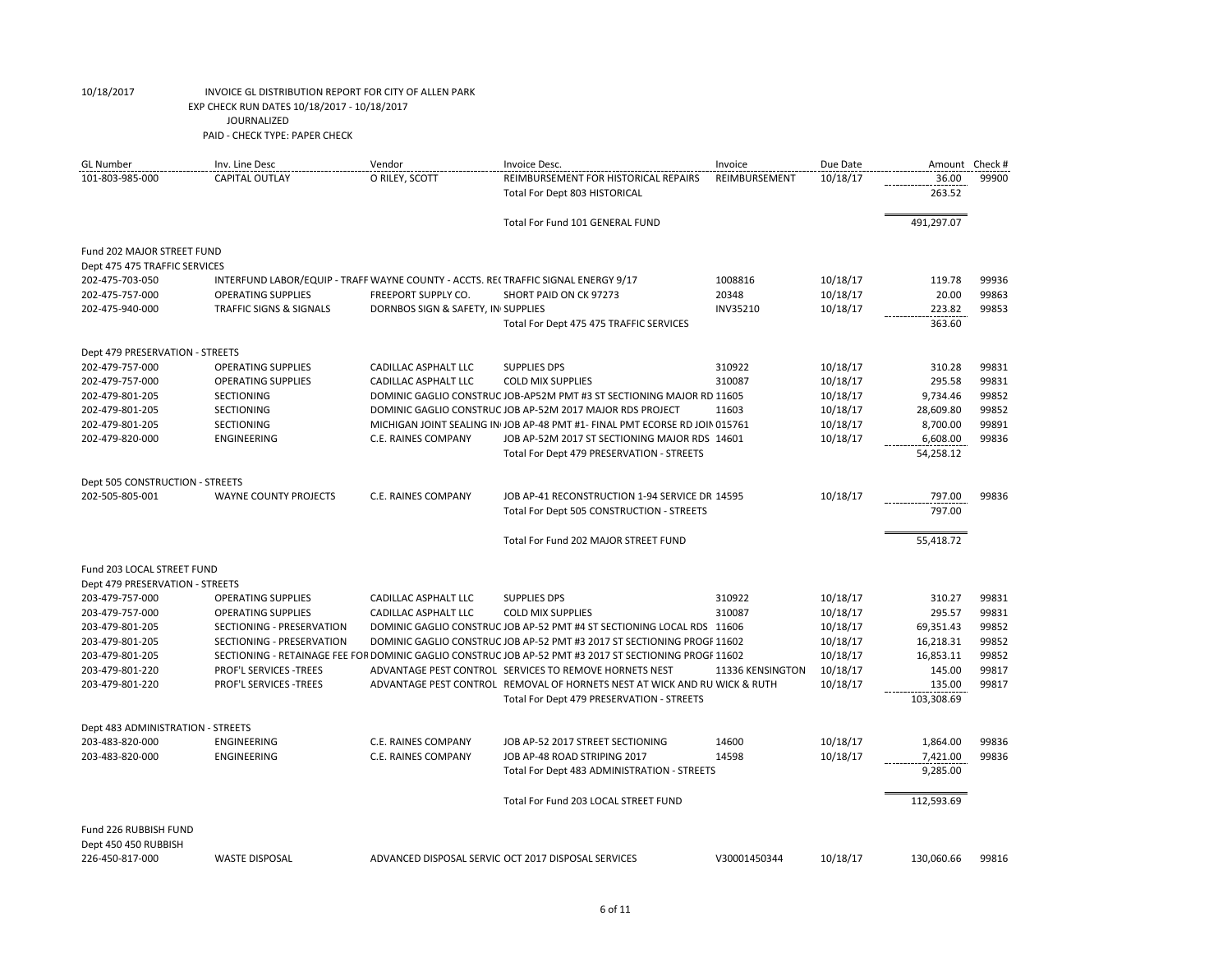| <b>GL Number</b>                 | Inv. Line Desc                                                           | Vendor                     | Invoice Desc.                                                                              | Invoice          | Due Date |            | Amount Check # |
|----------------------------------|--------------------------------------------------------------------------|----------------------------|--------------------------------------------------------------------------------------------|------------------|----------|------------|----------------|
|                                  |                                                                          |                            | Total For Dept 450 450 RUBBISH                                                             |                  |          | 130,060.66 |                |
|                                  |                                                                          |                            | Total For Fund 226 RUBBISH FUND                                                            |                  |          | 130,060.66 |                |
| Fund 249 BUILDING FUND           |                                                                          |                            |                                                                                            |                  |          |            |                |
| Dept 371 371 BUILDING DEPARTMENT |                                                                          |                            |                                                                                            |                  |          |            |                |
| 249-371-722-100                  |                                                                          |                            | RETIREMENT CONTRIBUTION- DB   PNC INSTITUTIONAL INV.-BAF OCTOBER 2017 PENSION CONTRIBUTION | OCTOBER 2017     | 10/18/17 | 5,150.00   | 99906          |
| 249-371-728-000                  | <b>OFFICE SUPPLIES</b>                                                   | ABSOPURE WATER CO.         | C&C COOLER BLDG DEPT 8/1/17-8/31/17                                                        | 56395845         | 10/18/17 | 10.60      | 99811          |
| 249-371-728-000                  | <b>OFFICE SUPPLIES</b>                                                   | ABSOPURE WATER CO.         | C&C COOLER SERVICES BLDG DEPT 9/1/17-9/3(56446815                                          |                  | 10/18/17 | 10.60      | 99811          |
| 249-371-728-000                  | <b>OFFICE SUPPLIES</b>                                                   | ABSOPURE WATER CO.         | WATER SERVICES FOR BLDG DEPT                                                               | 86433943         | 10/18/17 | 7.50       | 99811          |
| 249-371-728-000                  | <b>OFFICE SUPPLIES</b>                                                   | ABSOPURE WATER CO.         | WATER SERVICES FOR BLDG DEPT                                                               | 86452304         | 10/18/17 | 7.50       | 99811          |
| 249-371-728-000                  | <b>OFFICE SUPPLIES</b>                                                   | ABSOPURE WATER CO.         | <b>WATER SERVICES BLDG DEPT</b>                                                            | 86462026         | 10/18/17 | 71.00      | 99811          |
| 249-371-728-000                  | OFFICE SUPPLIES                                                          | ABSOPURE WATER CO.         | WATER SERVICES FOR BLDG DEPT                                                               | 86490248         | 10/18/17 | 15.00      | 99811          |
| 249-371-728-000                  | <b>OFFICE SUPPLIES</b>                                                   | ABSOPURE WATER CO.         | C&C COOLER BLDG DEPT 10/1/17-10/31/17                                                      | 56493458         | 10/18/17 | 10.60      | 99811          |
| 249-371-821-000                  | MECHANICAL INSPECTIONS                                                   | CARNILL, STEVE             | SEPT 2017 MECAHNICAL INSPECTIONS                                                           | <b>SEPT 2017</b> | 10/18/17 | 1,477.70   | 99833          |
| 249-371-821-000                  | <b>MECHANICAL INSPECTIONS</b>                                            |                            | MECHANICAL SAFETY & CON: SEPT 2017 MECHANICAL INSPECTIONS                                  | <b>SEPT 2017</b> | 10/18/17 | 280.00     | 99888          |
| 249-371-822-000                  | PLUMBING INSPECTIONS                                                     | HALASH, JEROME             | SEPT 2017 PLUMBING INSPECTIONS                                                             | <b>SEPT 2017</b> | 10/18/17 | 436.80     | 99873          |
| 249-371-853-000                  | TELEPHONE-DAVE BOOMER                                                    | <b>VERIZON WIRELESS</b>    | CITY HALL SERVICES 9/2-10/1/17                                                             | 9793631463       | 10/18/17 | 50.13      | 99930          |
| 249-371-935-000                  | COMPUTER SOFTWARE MAINTEN/ SOUTHERN MICHIGAN INFOR SERVICES FOR BUILDING |                            |                                                                                            | 3017             | 10/18/17 | 80.00      | 99919          |
| 249-371-939-000                  | <b>VEHICLE MAINTENANCE</b>                                               | <b>GLENDALE AUTO VALUE</b> | PARTS FOR 2006 FORD EXPEDITION                                                             | 359-132235       | 10/18/17 | 130.67     | 99865          |
| 249-371-962-000                  | <b>MISCELLANEOUS</b>                                                     |                            | CARLISLE/WORTMAN ASSOC SEPT 2017 PROFESSIONAL SERVICES                                     | 2146306          | 10/18/17 | 4,000.00   | 99834          |
|                                  |                                                                          |                            | Total For Dept 371 371 BUILDING DEPARTMENT                                                 |                  |          | 11,738.10  |                |
|                                  |                                                                          |                            | Total For Fund 249 BUILDING FUND                                                           |                  |          | 11,738.10  |                |
|                                  |                                                                          |                            |                                                                                            |                  |          |            |                |
| Fund 250 DDA OPERATING           |                                                                          |                            |                                                                                            |                  |          |            |                |
| Dept 000                         |                                                                          |                            |                                                                                            |                  |          |            |                |
| 250-000-962-000                  | <b>MISCELLANEOUS</b>                                                     |                            | DORNBOS SIGN & SAFETY, IN SERVICES FOR DDA AND FESTIVITIES                                 | <b>INV35267</b>  | 10/18/17 | 819.70     | 99853          |
|                                  |                                                                          |                            | Total For Dept 000                                                                         |                  |          | 819.70     |                |
|                                  |                                                                          |                            | Total For Fund 250 DDA OPERATING                                                           |                  |          | 819.70     |                |
| Fund 266 DRUG FORFEITURE - STATE |                                                                          |                            |                                                                                            |                  |          |            |                |
| Dept 000                         |                                                                          |                            |                                                                                            |                  |          |            |                |
| 266-000-939-000                  | <b>VEHICLE MAINTENANCE</b>                                               |                            | BAKER'S GAS & WELDING SUFSEPT 2017 CYLINDER RENTAL                                         | 09171150         | 10/18/17 | 18.91      | 99825          |
| 266-000-939-000                  | <b>VEHICLE MAINTENANCE</b>                                               | <b>CYNERGY</b>             | REPLACEMENT OF SETINA PUSH BUMPER FORE 30935                                               |                  | 10/18/17 | 755.37     | 99845          |
| 266-000-939-000                  | <b>VEHICLE MAINTENANCE</b>                                               | CYNERGY                    | PARTS FOR UTILITY #8 VEHICLE                                                               | 30918            | 10/18/17 | 1,800.00   | 99845          |
| 266-000-939-000                  | <b>VEHICLE MAINTENANCE</b>                                               | <b>GLENDALE AUTO VALUE</b> | PART FOR 2015 FORD POLICE INTRCPTR                                                         | 359-131814       | 10/18/17 | 145.99     | 99865          |
| 266-000-939-000                  | <b>VEHICLE MAINTENANCE</b>                                               | <b>GLENDALE AUTO VALUE</b> | PARTS FOR 2015 FORD POLICE INTRCPTR                                                        | 359-131802       | 10/18/17 | 25.86      | 99865          |
| 266-000-939-000                  | <b>VEHICLE MAINTENANCE</b>                                               | <b>GLENDALE AUTO VALUE</b> | <b>PARTS</b>                                                                               | 359-132080       | 10/18/17 | 77.70      | 99865          |
| 266-000-939-000                  | <b>VEHICLE MAINTENANCE</b>                                               | <b>GLENDALE AUTO VALUE</b> | <b>PARTS</b>                                                                               | 359-132111       | 10/18/17 | 35.70      | 99865          |
| 266-000-939-000                  | <b>VEHICLE MAINTENANCE</b>                                               | <b>GLENDALE AUTO VALUE</b> | PARTS FOR 2011 CROWN VICTORIA                                                              | 359-132014       | 10/18/17 | 19.99      | 99865          |
| 266-000-939-000                  | <b>VEHICLE MAINTENANCE</b>                                               | <b>GLENDALE AUTO VALUE</b> | <b>PARTS</b>                                                                               | 359-132240       | 10/18/17 | 7.99       | 99865          |
| 266-000-939-000                  | <b>VEHICLE MAINTENANCE</b>                                               | <b>GLENDALE AUTO VALUE</b> | <b>PARTS</b>                                                                               | 359-131800       | 10/18/17 | 217.74     | 99865          |
| 266-000-939-000                  | <b>VEHICLE MAINTENANCE</b>                                               | SAFETY-KLEEN               | <b>SUPPLIES</b>                                                                            | 74761754         | 10/18/17 | 69.87      | 99914          |
| 266-000-939-000                  | <b>VEHICLE MAINTENANCE</b>                                               | <b>VILLAGE FORD</b>        | <b>PARTS</b>                                                                               | 271327           | 10/18/17 | 620.79     | 99932          |
| 266-000-939-000                  | <b>VEHICLE MAINTENANCE</b>                                               | WURTH USA INC              | <b>SUPPLIES</b>                                                                            | 95836595         | 10/18/17 | 50.00      | 99940          |
| 266-000-982-000                  | <b>COMPUTER EQUIP/SOFTWARE</b>                                           | THOMSON REUTERS-WEST       | INFORMATION CHARGES 9/1/17-9/30/17                                                         | 836908615        | 10/18/17 | 170.00     | 99926          |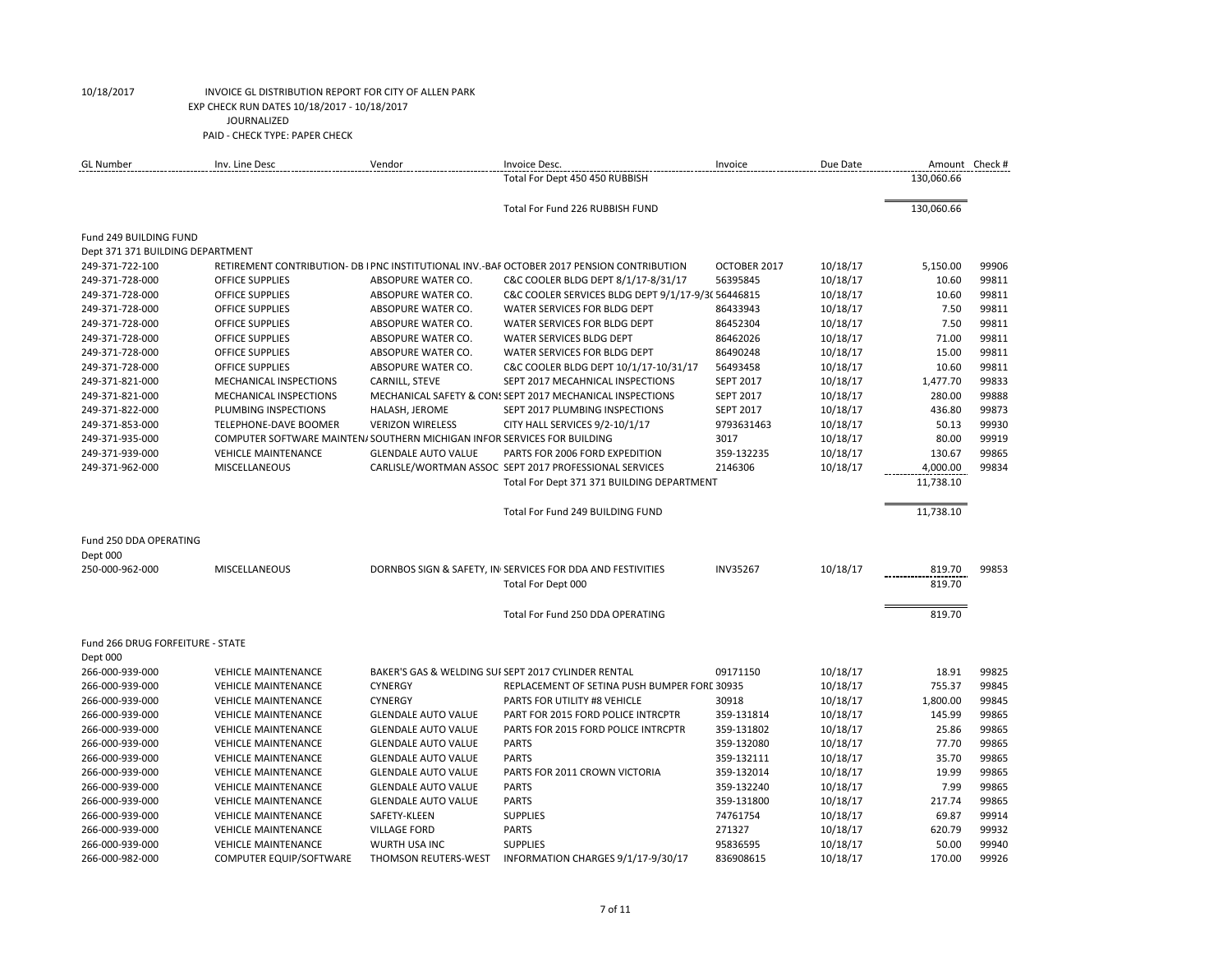| <b>GL Number</b>              | Inv. Line Desc                                      | Vendor                                         | Invoice Desc.                                               | Invoice        | Due Date | Amount Check # |       |
|-------------------------------|-----------------------------------------------------|------------------------------------------------|-------------------------------------------------------------|----------------|----------|----------------|-------|
|                               |                                                     |                                                | Total For Dept 000                                          |                |          | 4,015.91       |       |
|                               |                                                     |                                                | Total For Fund 266 DRUG FORFEITURE - STATE                  |                |          | 4,015.91       |       |
| Fund 271 LIBRARY              |                                                     |                                                |                                                             |                |          |                |       |
| Dept 000                      |                                                     |                                                |                                                             |                |          |                |       |
| 271-000-757-000               | <b>OPERATING SUPPLIES</b>                           | MEYER, MARC                                    | HAUNTED LIBRARY EVENT 10/14/17                              | 5376           | 10/18/17 | 250.00         | 99890 |
| 271-000-757-000               | <b>OPERATING SUPPLIES</b>                           | <b>MYRON CORP</b>                              | <b>SUPPLIES FOR LIBRARY</b>                                 | 106101587      | 10/18/17 | 310.87         | 99896 |
| 271-000-757-000               | <b>OPERATING SUPPLIES</b>                           | NATIONAL PEN CORP.                             | PLANNERS FOR LIBRARY                                        | 1094751396     | 10/18/17 | 325.90         | 99898 |
| 271-000-757-000               | <b>OPERATING SUPPLIES</b>                           | ROBINETT, KRISTY                               | PROGRAM 10/10/17 WONDERFUL AFTERLIFE                        | 100A           | 10/18/17 | 150.00         | 99910 |
| 271-000-757-000               | <b>OPERATING SUPPLIES</b>                           | SWINEHART, BRANDI                              | REIMBURSEMENT FOR LIBRARY SUPPLIES                          | REIMBURESEMENT | 10/18/17 | 193.41         | 99923 |
| 271-000-827-000               | <b>LIBRARY SERVICES</b>                             |                                                | PIPER MOUNTAIN WEBS LLC WEBSITE MNT 11/11/7-10/31/18        | 3274           | 10/18/17 | 600.00         | 99904 |
| 271-000-827-000               | <b>LIBRARY SERVICES</b>                             | THE LIBRARY NETWORK                            | <b>EXTERNAL DATAMAILERS</b>                                 | 59063          | 10/18/17 | 203.91         | 99925 |
| 271-000-827-000               | <b>LIBRARY SERVICES</b>                             | THE LIBRARY NETWORK                            | SAS, BDBS & CAPITAL RESERVE FEE 10/1-12/31/60026            |                | 10/18/17 | 8,169.83       | 99925 |
| 271-000-827-000               | <b>LIBRARY SERVICES</b>                             | THE LIBRARY NETWORK                            | SMART ACCESS MANAGER COST                                   | 60195          | 10/18/17 | 1,585.75       | 99925 |
| 271-000-827-000               | LIBRARY SERVICES- CREDIT FOR DL THE LIBRARY NETWORK |                                                | SMART ACCESS MANAGER COST                                   | 60195          | 10/18/17 | (350.00)       | 99925 |
| 271-000-827-000               | <b>LIBRARY SERVICES</b>                             | THE LIBRARY NETWORK                            | DEEP FREEZE ENTERPRISE LISC TECH SERVICES 60076             |                | 10/18/17 | 4,738.00       | 99925 |
| 271-000-827-000               | <b>LIBRARY SERVICES</b>                             | UNIQUE MANAGEMENT SER\ PLACEMENTS 9/11-9/25/17 |                                                             | 451990         | 10/18/17 | 53.70          | 99929 |
| 271-000-828-000               | <b>MATERIALS</b>                                    | <b>STEINWAY INC</b>                            | <b>CD'S FOR LIBRARY</b>                                     | 36347          | 10/18/17 | 67.95          | 99821 |
| 271-000-828-000               | <b>MATERIALS</b>                                    | <b>BAKER &amp; TAYLOR</b>                      | <b>MATERIALS FOR LIBRARY</b>                                | 2033198615     | 10/18/17 | 187.47         | 99824 |
| 271-000-828-000               | <b>MATERIALS</b>                                    | <b>BAKER &amp; TAYLOR</b>                      | <b>MATERIALS FOR LIBRARY</b>                                | 2033189154     | 10/18/17 | 92.84          | 99824 |
| 271-000-828-000               | <b>MATERIALS</b>                                    | <b>BLACKSTONE AUDIO, INC</b>                   | <b>AUDIOBOOKS FOR LIBRARY</b>                               | 934502         | 10/18/17 | 87.57          | 99828 |
| 271-000-828-000               | <b>MATERIALS</b>                                    | <b>BRODART CO.</b>                             | <b>SUPPLIES FOR LIBRARY</b>                                 | B5119885       | 10/18/17 | 291.08         | 99830 |
| 271-000-828-000               | <b>MATERIALS</b>                                    | ROWMAN AND LITTLEFIELD P MATERIALS FOR LIBRARY |                                                             | 10607149       | 10/18/17 | 86.99          | 99912 |
| 271-000-828-000               | <b>MATERIALS</b>                                    | THE LIBRARY NETWORK                            | <b>SUBSCRIPTION LIBRARY</b>                                 | 6000           | 10/18/17 | 338.17         | 99925 |
| 271-000-920-000               | UTILITIES-8100 ALLEN RD- BG-218. CONSTELLATION      |                                                | JULY 2017 SERVICES 8100 ALLEN CREDIT ON AC 2133142          |                | 10/18/17 | 25.45          | 99840 |
| 271-000-920-000               | UTILITIES- 6615 ROOSEVELT BG 21 CONSTELLATION       |                                                | JULY 2017 SERVICES 6615 ROOSEVELT CREDIT (2133144           |                | 10/18/17 | (10.13)        | 99840 |
| 271-000-920-000               | UTILITIES 8100 ALLEN RD                             | <b>DTE ENERGY</b>                              | ELECTRIC SERVICES 9/1/17-10/2/17                            | 10182017       | 10/18/17 | 1,444.45       | 99855 |
| 271-000-931-000               | <b>BUILDING MAINTENANCE</b>                         | PLAYCORE WISCONSIN, INC. PARTS                 |                                                             | 157818         | 10/18/17 | 637.00         | 99827 |
| 271-000-931-000               | <b>BUILDING MAINTENANCE</b>                         |                                                | COVERALL NORTH AMERICA COMMERCIAL CLEANING 10/1/17-10/31/17 | 1340246187     | 10/18/17 | 835.00         | 99843 |
| 271-000-931-000               | <b>BUILDING MAINTENANCE</b>                         | KUBEK, MICHAEL                                 | REIMBURSEMENT FOR LIBRARY LANDSCAPING REIMBURSEMENT         |                | 10/18/17 | 453.30         | 99883 |
| 271-000-934-000               | <b>EQUIPMENT MAINTENANCE</b>                        | SOUTHERN MICHIGAN INFOR SERVICES FOR LIBRARY   |                                                             | 2275           | 10/18/17 | 80.00          | 99919 |
|                               |                                                     |                                                | Total For Dept 000                                          |                |          | 20,848.51      |       |
|                               |                                                     |                                                | Total For Fund 271 LIBRARY                                  |                |          | 20,848.51      |       |
| Fund 401 CAPITAL PROJECT FUND |                                                     |                                                |                                                             |                |          |                |       |
| Dept 000                      |                                                     |                                                |                                                             |                |          |                |       |
| 401-000-987-300               | <b>CONST-CITY HALL</b>                              | <b>BLUE STAR INC</b>                           | DEMO PMT #1 NEW CITY HALL                                   | 41825          | 10/18/17 | 130,995.00     | 99829 |
| 401-000-987-300               | <b>CONST-CITY HALL</b>                              | <b>JS VIG CONSTRUCTION CO</b>                  | APPLICATION #1 SEPT 2017                                    | 1652-1         | 10/18/17 | 234,006.17     | 99879 |
|                               |                                                     |                                                | Total For Dept 000                                          |                |          | 365,001.17     |       |
|                               |                                                     |                                                | Total For Fund 401 CAPITAL PROJECT FUND                     |                |          | 365,001.17     |       |
| Fund 592 WATER & SEWER        |                                                     |                                                |                                                             |                |          |                |       |
| Dept 000                      |                                                     |                                                |                                                             |                |          |                |       |
| 592-000-275-000               | 10-WATER                                            | <b>CITY OF ALLEN PARK</b>                      | PROCESS MISAPPLIED WATER PMT FOR 14543 30009050432002       |                | 10/18/17 | 3,981.16       | 99893 |
| 592-000-275-000               | REFUNDABLE UTILITY PAYMENTS SHOMACK, JAMES          |                                                | <b>WATER REFUND</b>                                         | <b>REFUND</b>  | 10/18/17 | 36.81          | 99915 |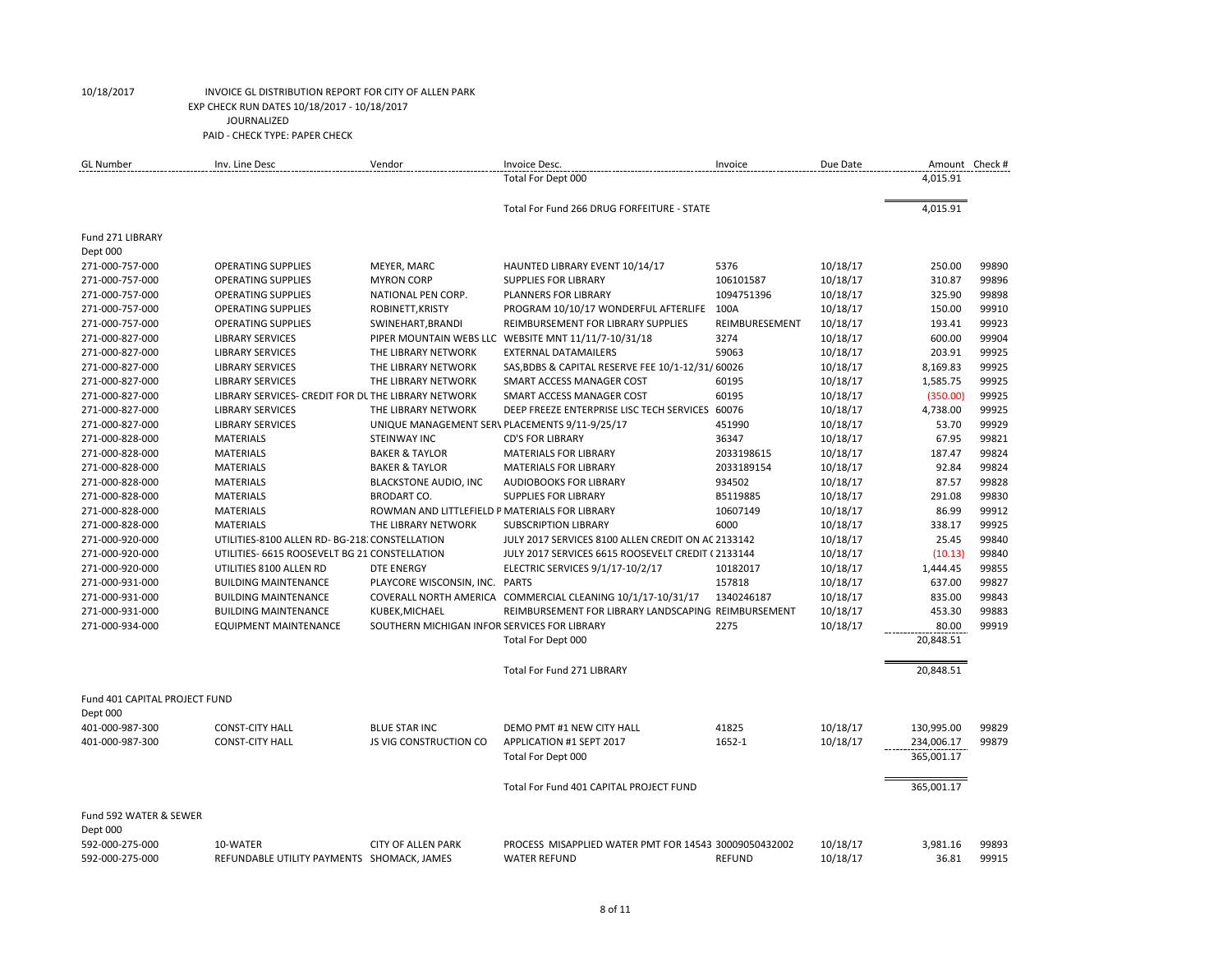| <b>GL Number</b>   | Inv. Line Desc                             | Vendor                                       | Invoice Desc.                                                                          | Invoice             | Due Date | Amount       | Check # |
|--------------------|--------------------------------------------|----------------------------------------------|----------------------------------------------------------------------------------------|---------------------|----------|--------------|---------|
| 592-000-461-000    | <b>WATER SALES</b>                         |                                              | K&D INDUSTRIAL SERVICES IN REFUND FOR HYDRANT METER WATER USAGE 2145                   |                     | 10/18/17 | 92.99        | 99880   |
|                    |                                            |                                              | Total For Dept 000                                                                     |                     |          | 4,110.96     |         |
|                    |                                            |                                              |                                                                                        |                     |          |              |         |
| Dept 600 WATER     |                                            |                                              |                                                                                        |                     |          |              |         |
| 592-600-745-400    | <b>METER MAINTENANCE</b>                   | ETNA SUPPLY COMPANY                          | <b>SUPPLIES</b>                                                                        | \$102385412.001     | 10/18/17 | 1,688.00     | 99859   |
| 592-600-745-400    | <b>METER MAINTENANCE</b>                   | <b>ETNA SUPPLY COMPANY</b>                   | <b>SUPPLIES</b>                                                                        | S102385412.002      | 10/18/17 | 1,920.00     | 99859   |
| 592-600-873-000    | <b>MAIN MAINTENANCE</b>                    | <b>FREEPORT SUPPLY CO.</b>                   | <b>SUPPLIES</b>                                                                        | 21574               | 10/18/17 | 592.14       | 99863   |
| 592-600-873-000    | <b>MAIN MAINTENANCE</b>                    | JOHN D. OSBORNE TRUCKING SUPPLIES WATER DEPT |                                                                                        | 088804              | 10/18/17 | 402.72       | 99878   |
| 592-600-873-200    | WC ALLIANCE OF DR WATERSHEDS WAYNE COUNTY  |                                              | JULY-SEPT 2017 O&M ASSESSMENT GODDARD 291820                                           |                     | 10/18/17 | 2,170.48     | 99934   |
| 592-600-926-050    | PURCHASED WATER                            | GREAT LAKES WATER AUTHO AUG 2017             |                                                                                        | AUGWHOLESALE        | 10/18/17 | 222,462.74   | 99849   |
| 592-600-978-004    | CROSS CONNECTION PROGRAM                   | HYDRO DESIGNS, INC.                          | SEPT 2017 CROSS CONNECTION INSPECTION & 0044464-IN                                     |                     | 10/18/17 | 1,935.00     | 99874   |
|                    |                                            |                                              | Total For Dept 600 WATER                                                               |                     |          | 231,171.08   |         |
|                    |                                            |                                              |                                                                                        |                     |          |              |         |
| Dept 601 601 SEWER |                                            |                                              |                                                                                        |                     |          |              |         |
| 592-601-712-000    | CLOTHING, CLEANING & TECH SKIL GRAPHICWEAR |                                              | SAFETY GREEN TSHIRTS FOR DPS, GARAGE & W. 26218                                        |                     | 10/18/17 | 508.25       | 99870   |
| 592-601-820-000    | <b>ENGINEERING</b>                         | C.E. RAINES COMPANY                          | JOB AP-51 2017 UTILITY REPAIRS                                                         | 14599               | 10/18/17 | 2,920.00     | 99836   |
| 592-601-822-000    | <b>COMPUTER SERVICE MAINT</b>              | SOUTHERN MICHIGAN INFOR SERVICES FOR DPW     |                                                                                        | 2840                | 10/18/17 | 160.00       | 99919   |
| 592-601-822-000    | <b>COMPUTER SERVICE MAINT</b>              | SOUTHERN MICHIGAN INFOR SERVICES FOR DPW     |                                                                                        | 3035                | 10/18/17 | 800.00       | 99919   |
| 592-601-822-000    | <b>COMPUTER SERVICE MAINT</b>              | SOUTHERN MICHIGAN INFOR SERVICES FOR DPW     |                                                                                        | 3067                | 10/18/17 | 80.00        | 99919   |
| 592-601-822-000    | <b>COMPUTER SERVICE MAINT</b>              | SOUTHERN MICHIGAN INFOR SERVICES FOR DPW     |                                                                                        | 3084                | 10/18/17 | 800.00       | 99919   |
| 592-601-920-000    | <b>UTILITIES</b>                           | <b>AT &amp; T</b>                            | SERVICES 9/10/17-11/9/17                                                               | 10182017            | 10/18/17 | 130.24       | 99823   |
| 592-601-920-000    | <b>UTILITIES</b>                           | AT & T                                       | SERVICES 9/10/17-11/9/17                                                               | 10182017            | 10/18/17 | 131.31       | 99823   |
| 592-601-920-000    | UTILITIES ADD'TL LADJ                      | AT & T                                       | SERVICES 9/10/17-11/9/17                                                               | 10182017            | 10/18/17 | 30.00        | 99823   |
| 592-601-920-000    | UTILITIES 4230 LAURENCE                    | <b>DTE ENERGY</b>                            | ELECTRIC SERVICES 9/1/17-10/2/17                                                       | 10182017            | 10/18/17 | 53.84        | 99855   |
| 592-601-920-000    | UTILITIES 4245 ALLEN RD                    | <b>DTE ENERGY</b>                            | ELECTRIC SERVICES 9/1/17-10/2/17                                                       | 10182017            | 10/18/17 | 103.37       | 99855   |
| 592-601-920-000    | UTILITIES 4245 ALLEN RD                    | <b>DTE ENERGY</b>                            | ELECTRIC SERVICES 9/1/17-10/2/17                                                       | 10182017            | 10/18/17 | 156.43       | 99855   |
| 592-601-920-000    | UTILITIES 5020 QUANDT                      | <b>DTE ENERGY</b>                            | ELECTRIC SERVICES 9/1/17-10/2/17                                                       | 10182017            | 10/18/17 | 33.59        | 99855   |
| 592-601-920-000    | UTILITIES-17501 OAKWOOD                    | <b>DTE ENERGY</b>                            | ELECTRIC SERVICES 9/1/17-10/2/17                                                       | 10182017            | 10/18/17 | 17.45        | 99855   |
| 592-601-920-000    | UTILITIES- 997 ENTERPRISE                  | <b>DTE ENERGY</b>                            | ELECTRIC SERVICES 9/1/17-10/2/17                                                       | 10182017            | 10/18/17 | 18.34        | 99855   |
| 592-601-920-000    | UTILITIES-4320 LAURENCE                    | <b>DTE ENERGY</b>                            | ELECTRIC SERVICES 9/1/17-10/2/17                                                       | 10182017            | 10/18/17 | 14.81        | 99855   |
| 592-601-920-000    | UTILITIES- 4800 ENTERPRISE                 | DTE ENERGY                                   | ELECTRIC SERVICES 9/1/17-10/2/17                                                       | 10182017            | 10/18/17 | 479.93       | 99855   |
| 592-601-920-000    | UTILITIES- SENSUS POLE                     | <b>DTE ENERGY</b>                            | ELECTRIC SERVICES 9/1/17-10/2/17                                                       | 10182017            | 10/18/17 | 50.19        | 99855   |
| 592-601-927-050    | SEWAGE DISPOSAL-DETROIT                    |                                              | GREAT LAKES WATER AUTHO SEPT 2017 SEWAGE CHARGES                                       | SEPTSEWAGE          | 10/18/17 | 64,300.00    | 99850   |
| 592-601-927-050    | SEWAGE DISPOSAL-DETROIT                    | <b>WAYNE COUNTY</b>                          | OCT 2017 FIXED EXCESS CREDIT ON ACCOUNT 292081                                         |                     | 10/18/17 | 56,107.00    | 99934   |
| 592-601-927-050    | SEWAGE DISPOSAL-DETROIT                    | <b>WAYNE COUNTY</b>                          | OCT 2017 FIXED EXCESS CREDIT ON ACCOUNT 292081                                         |                     | 10/18/17 | (56, 107.00) | 99934   |
| 592-601-927-100    | <b>DETROIT POLLUTANTS</b>                  |                                              | GREAT LAKES WATER AUTHO AUG 2017 POLLUTANT SURCHARGE                                   | <b>AUGPOLLUTANT</b> | 10/18/17 | 220.84       | 99848   |
| 592-601-939-100    | <b>VEHICLE MAINTENANCE</b>                 |                                              | BAKER'S GAS & WELDING SUFSEPT 2017 CYLINDER RENTAL                                     | 09171150            | 10/18/17 | 18.92        | 99825   |
| 592-601-939-100    | <b>VEHICLE MAINTENANCE</b>                 |                                              | GLOBAL TELEMATIC SOLUTIO FT2620 FLEET TRACKING 9/27/17-10/16/17                        | 30159               | 10/18/17 | 175.00       | 99868   |
| 592-601-939-100    | <b>VEHICLE MAINTENANCE</b>                 | SAFETY-KLEEN                                 | <b>SUPPLIES</b>                                                                        | 74761754            | 10/18/17 | 69.87        | 99914   |
| 592-601-939-100    | <b>VEHICLE MAINTENANCE</b>                 | WINDER POLICE EQUIPMENT SUPPLIES             |                                                                                        | 20172067            | 10/18/17 | 198.56       | 99938   |
| 592-601-960-000    |                                            |                                              | TRAINING & EDUCATION- MATT W MICHIGAN RUAL WATER ASS( WATER REVIEW COURSES OCT 10 & 11 | R3005               | 10/18/17 | 340.00       | 99894   |
| 592-601-960-000    |                                            |                                              | TRAINING & EDUCATION- MIKE OL MICHIGAN RUAL WATER ASS(WATER REVIEW COURSES OCT 10 & 11 | R3005               | 10/18/17 | 340.00       | 99894   |
| 592-601-983-000    | <b>BACKUP GENERATORS</b>                   | GREAT LAKES ACE HARDWAR SUPPLIES             |                                                                                        | 2393/416            | 10/18/17 | 2.37         | 99812   |
|                    |                                            |                                              |                                                                                        |                     |          | 72,153.31    |         |
|                    |                                            |                                              | Total For Dept 601 601 SEWER                                                           |                     |          |              |         |
| Dept 603 603 BASIN |                                            |                                              |                                                                                        |                     |          |              |         |
| 592-603-853-000    | <b>TELEPHONE- KEN SIMERLY</b>              | <b>VERIZON WIRELESS</b>                      | CITY HALL SERVICES 9/2-10/1/17                                                         | 9793631463          | 10/18/17 | 27.88        | 99930   |
| 592-603-853-000    | <b>TELEPHONE-DAVE HAGEMAN</b>              | <b>VERIZON WIRELESS</b>                      | CITY HALL SERVICES 9/2-10/1/17                                                         | 9793631463          | 10/18/17 | 50.13        | 99930   |
|                    |                                            |                                              |                                                                                        |                     |          |              |         |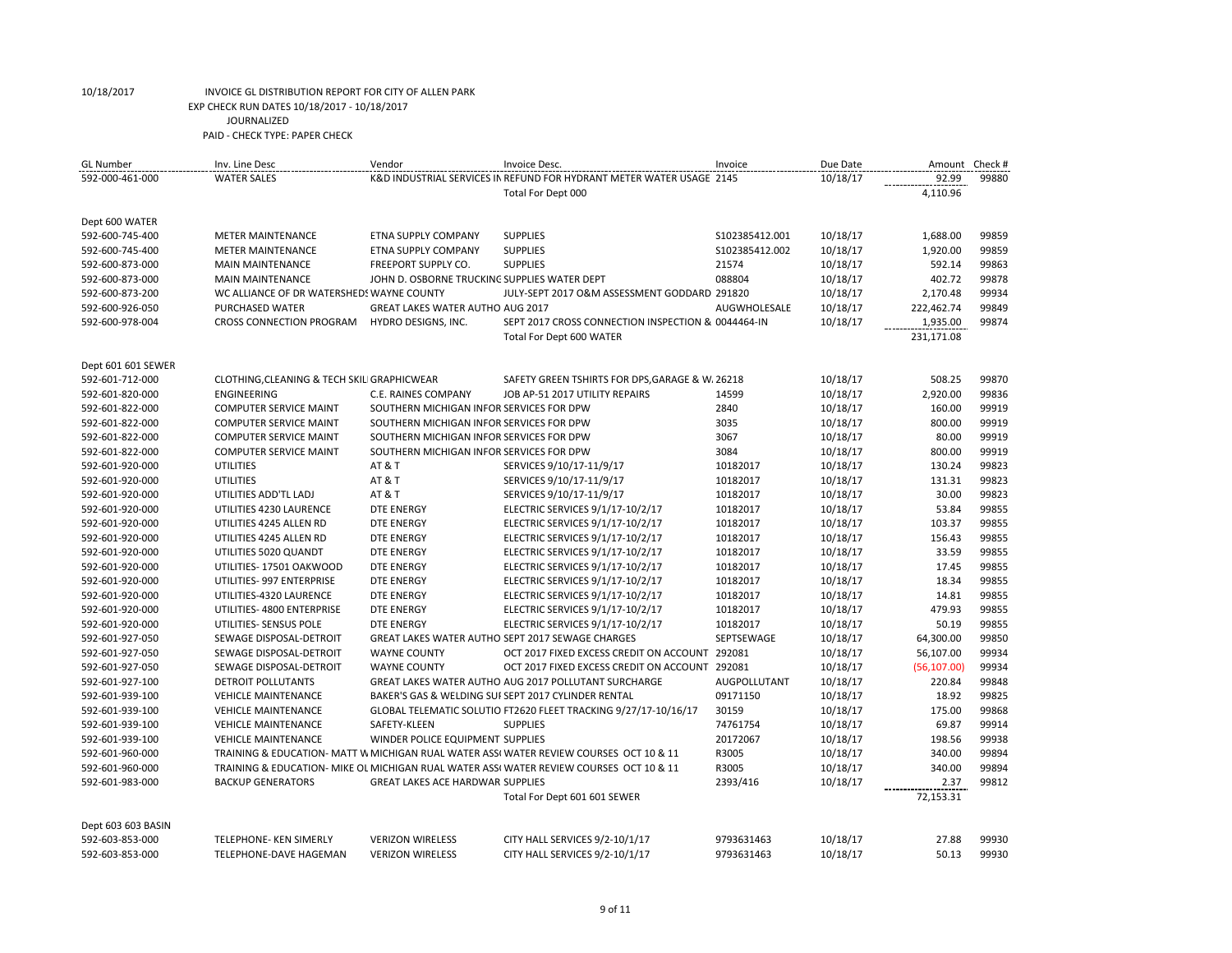| <b>GL Number</b> | Inv. Line Desc                                | Vendor                  | Invoice Desc.                                     | Invoice    | Due Date | Amount   | Check # |
|------------------|-----------------------------------------------|-------------------------|---------------------------------------------------|------------|----------|----------|---------|
| 592-603-853-000  | <b>TELEPHONE- MIKE SIMERLY</b>                | <b>VERIZON WIRELESS</b> | CITY HALL SERVICES 9/2-10/1/17                    | 9793631463 | 10/18/17 | 50.13    | 99930   |
| 592-603-853-000  | <b>TELEPHONE-TOM MURRAY</b>                   | <b>VERIZON WIRELESS</b> | CITY HALL SERVICES 9/2-10/1/17                    | 9793631463 | 10/18/17 | 60.69    | 99930   |
| 592-603-853-000  | <b>TELEPHONE- MATT DOHRING</b>                | <b>VERIZON WIRELESS</b> | CITY HALL SERVICES 9/2-10/1/17                    | 9793631463 | 10/18/17 | 60.69    | 99930   |
| 592-603-853-000  | <b>TELEPHONE- BILL MINER</b>                  | <b>VERIZON WIRELESS</b> | CITY HALL SERVICES 9/2-10/1/17                    | 9793631463 | 10/18/17 | 60.69    | 99930   |
| 592-603-853-000  | <b>TELEPHONE-JUSTIN DANOSK</b>                | <b>VERIZON WIRELESS</b> | CITY HALL SERVICES 9/2-10/1/17                    | 9793631463 | 10/18/17 | 50.69    | 99930   |
| 592-603-853-000  | TELEPHONE-TRANSPORTATION OF VERIZON WIRELESS  |                         | CITY HALL SERVICES 9/2-10/1/17                    | 9793631463 | 10/18/17 | 45.81    | 99930   |
| 592-603-853-000  | TELEPHONE-TRANSPORTATION TV VERIZON WIRELESS  |                         | CITY HALL SERVICES 9/2-10/1/17                    | 9793631463 | 10/18/17 | 16.60    | 99930   |
| 592-603-853-000  | TELEPHONE-TRANSPORTATION TI VERIZON WIRELESS  |                         | CITY HALL SERVICES 9/2-10/1/17                    | 9793631463 | 10/18/17 | 16.60    | 99930   |
| 592-603-853-000  | TELEPHONE- NEW DPW TWO                        | <b>VERIZON WIRELESS</b> | CITY HALL SERVICES 9/2-10/1/17                    | 9793631463 | 10/18/17 | 50.69    | 99930   |
| 592-603-853-000  | TELEPHONE- METER MECHANIC                     | <b>VERIZON WIRELESS</b> | CITY HALL SERVICES 9/2-10/1/17                    | 9793631463 | 10/18/17 | 50.13    | 99930   |
| 592-603-853-000  | <b>TELEPHONE- ON CALL WATER</b>               | <b>VERIZON WIRELESS</b> | CITY HALL SERVICES 9/2-10/1/17                    | 9793631463 | 10/18/17 | 27.88    | 99930   |
| 592-603-920-000  | UTILITIES-14500 MORAN BG-2182 CONSTELLATION   |                         | JULY 2017 SERVICES 14500 MORAN                    | 2133132    | 10/18/17 | 465.77   | 99840   |
| 592-603-920-000  | UTILITIES- 6730 ROOSEVELT                     | CONSTELLATION           | JULY 2017 6730 ROOSEVELT #2 CREDIT ON ACC 2133139 |            | 10/18/17 | 159.86   | 99840   |
| 592-603-920-000  | UTILITIES-4320 LAURENCE BG2181 CONSTELLATION  |                         | JULY 2017 SERVICES 4320 LAURENCE CREDIT O 2133146 |            | 10/18/17 | (2.97)   | 99840   |
| 592-603-920-000  | UTILITIES-14500 MORAN APT#2-BI CONSTELLATION  |                         | JULY 2017 SERVICES 14500 MORAN APT #2             | 2133138    | 10/18/17 | 5,808.03 | 99840   |
| 592-603-920-000  | UTILITIES-6730 ROOSEVELT BG 21. CONSTELLATION |                         | JULY 2017 SERVICES 6730 ROOSEVELT #1 CRED 2133145 |            | 10/18/17 | (5.09)   | 99840   |
| 592-603-920-000  | UTILITIES-1050 ENTERPRISE                     | DTE ENERGY              | ELECTRIC SERVICES 9/1/17-10/2/17                  | 10182017   | 10/18/17 | 66.43    | 99855   |
| 592-603-920-000  | UTILITIES-14500 MORAN                         | <b>DTE ENERGY</b>       | ELECTRIC SERVICES 9/1/17-10/2/17                  | 10182017   | 10/18/17 | 3,026.38 | 99855   |
| 592-603-920-000  | UTILITIES-8245 VINE                           | <b>DTE ENERGY</b>       | ELECTRIC SERVICES 9/1/17-10/2/17                  | 10182017   | 10/18/17 | 31.06    | 99855   |